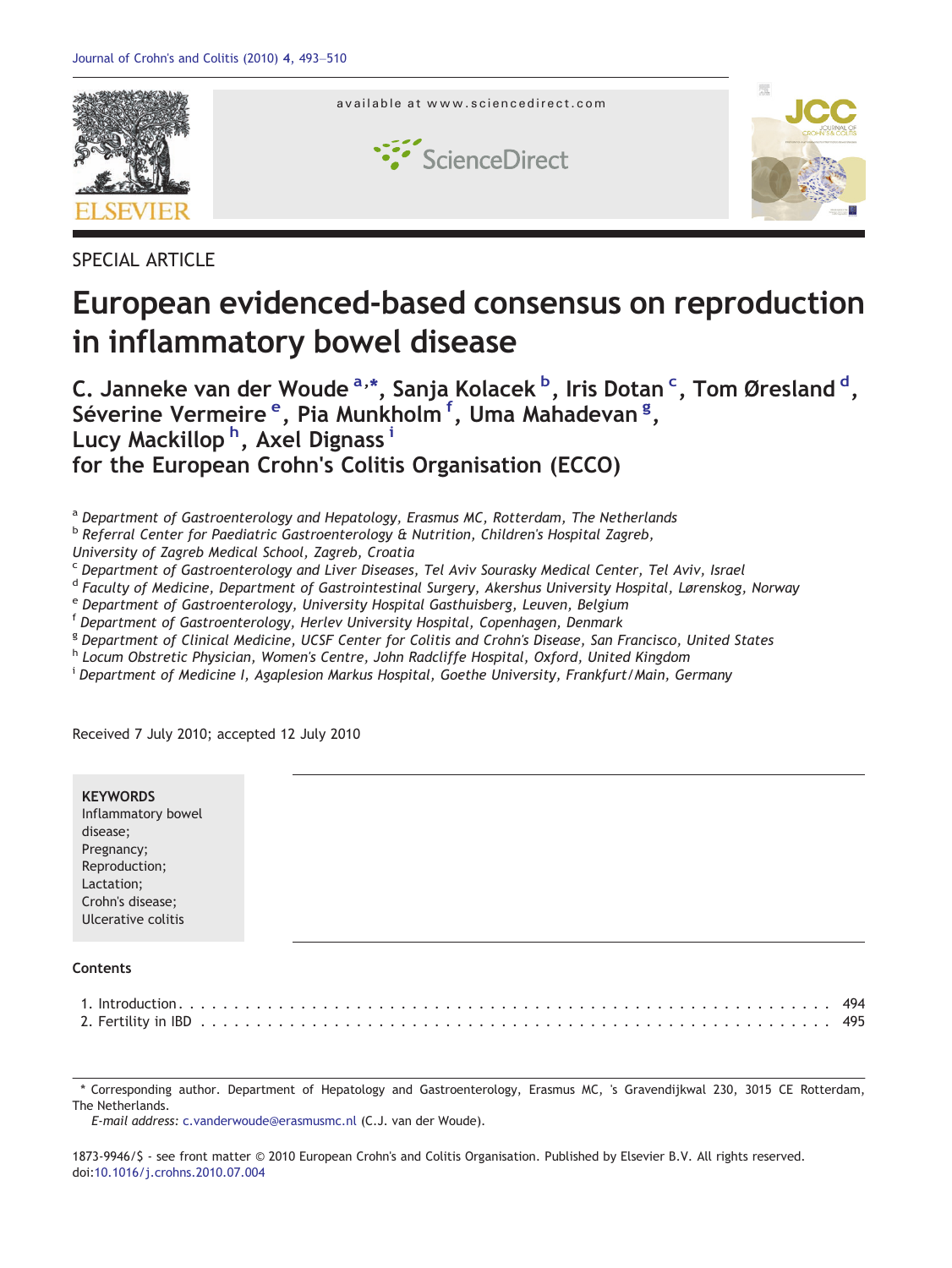| 495<br>2.2.                                                                                                             |
|-------------------------------------------------------------------------------------------------------------------------|
| 495<br>2.3.                                                                                                             |
| 495<br>2.4.                                                                                                             |
| 496                                                                                                                     |
| 496<br>3.1.                                                                                                             |
| 496<br>3.2.                                                                                                             |
| 497<br>3.3.                                                                                                             |
| 497                                                                                                                     |
| 497<br>4.1.                                                                                                             |
| 497<br>4.2. Outcome of pregnancy and adverse outcome of offspring                                                       |
| 4.3. Effect of medication used for IBD treatment during pregnancy on the health and                                     |
| 498<br>development of the infant, including the vaccination programme $\dots \dots \dots \dots \dots \dots \dots \dots$ |
| 498                                                                                                                     |
| 5.1. The influence of IBD activity on IBD management<br>498                                                             |
| 498<br>5.2. Medical treatment of IBD and congenital malformations                                                       |
| 499                                                                                                                     |
| 499                                                                                                                     |
| 499<br>5.2.3.                                                                                                           |
| 499                                                                                                                     |
| 499                                                                                                                     |
| 500<br>5.2.6.                                                                                                           |
| 500                                                                                                                     |
| 50 <sub>C</sub>                                                                                                         |
| 500                                                                                                                     |
| 501                                                                                                                     |
| 501                                                                                                                     |
| 501<br>6.2.                                                                                                             |
| 501                                                                                                                     |
| 501                                                                                                                     |
| 502                                                                                                                     |
| 502                                                                                                                     |
| 502                                                                                                                     |
| 503<br>7.5.                                                                                                             |
| 503                                                                                                                     |
| 504                                                                                                                     |
| 504                                                                                                                     |
| 505                                                                                                                     |
|                                                                                                                         |

# 1. Introduction

Inflammatory bowel diseases (IBD) typically affect patients in their reproductive years. It has been shown that reproductive issues are of key concern to IBD patients,<sup>[1](#page-12-0)</sup> especially women.<sup>[2](#page-12-0)</sup> In this respect, it is important to note that IBD patients remain voluntary childless more frequently than non-IBD controls.<sup>[1,3,4](#page-12-0)</sup> A recent study reported that IBD patients refrain from having children due the concerns about the adverse reproductive outcome.[1](#page-12-0) Fear of side-effects of the medication on the child and medical advice given by physicians, were the most important reasons for voluntary childlessness in this study.

The treatment of IBD patients wishing to conceive is surrounded with uncertainties both for the parents to be and the treating physician. This guideline is developed to address these uncertainties and to promote a European perspective on reproduction in inflammatory bowel disease patients.

The strategy to reach consensus involved the following steps:

- 1. The development of questions that should be covered by these pregnancy guidelines. Participants were asked to review these questions and when necessary to adjust or add questions.
- 2. The participants met in London in November to agree on the questions
- 3. The participants performed a systematic literature search of their topic with the appropriate key words using Medline/Pubmed and the Cochrane database, as well as their own files. The evidence level was graded ([Table 1\)](#page-2-0) according to the Oxford Centre for Evidence-Based medicine<sup>[5](http://www.cebm.net)</sup>.
- 4. Provisional statements of the participants were written and the participants met in Prague in February 2010 to agree on the statements. This was done by projecting the statements and revising them on screen until a consensus was reached. Consensus was defined as agreement by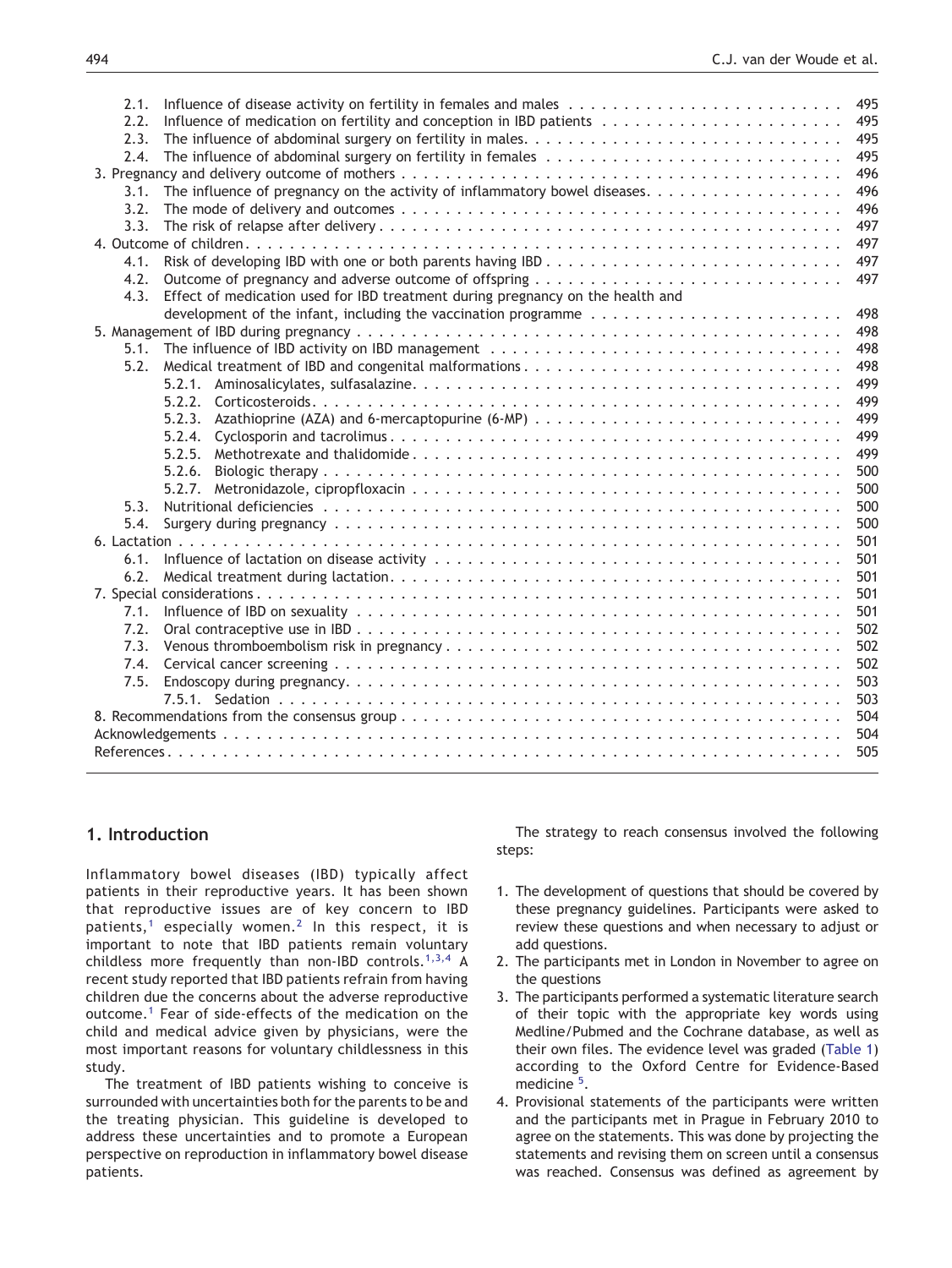<span id="page-2-0"></span>

| <b>Table 1</b> Safety of IBD drugs in pregnancy (ECCO rating). |  |  |  |  |
|----------------------------------------------------------------|--|--|--|--|
|----------------------------------------------------------------|--|--|--|--|

| Safe<br>Probably safe Contraindicated<br>Oral 5-Aminosalicylates<br>Infliximab<br>Methotrexate<br>Topical 5-Aminosalicylates<br>Adalimumab<br>Thalidomide<br>Sulfasalazine<br>Certolizumab<br>6-thioguanine<br>(no data)<br>Cyclosporin<br>Corticosteroids<br><b>Tacrolimus</b><br>Azathioprine<br>6-Mercaptopurine<br><b>Budesonide</b><br>Metronidazole<br>Ciprofloxacin |  |  |
|----------------------------------------------------------------------------------------------------------------------------------------------------------------------------------------------------------------------------------------------------------------------------------------------------------------------------------------------------------------------------|--|--|
|                                                                                                                                                                                                                                                                                                                                                                            |  |  |
|                                                                                                                                                                                                                                                                                                                                                                            |  |  |

 $>80%$  of the participants. Each recommendation was graded as stated above.

- 5. The final document on each topic was written by the designated participants. Consensus guideline statements in bold are followed by comments on the evidence and opinion. Statements are intended to be read in context with qualifying comments and not to read in isolation. The final document was edited by the first author. In some areas the level of evidence is generally low, which reflects the lack of prospective trials in this specific area. Consequently expert opinion is included where appropriate.
- 6. This document includes the ECCO opinion on drug safety during pregnancy and lactation. This approach is carefully chosen because the FDA made an announcement in May 2008, stating that they will replace the A, B, C, D, and X classification system with a narrative framework consisting of 3 sections although the system is easy to use, it might oversimplify the complexity of weighing risks to the fetus against the need to adequately manage maternal medical conditions <sup>[6](#page-12-0)</sup>. The system does not fully address the fact that the benefits of treatment of some conditions (e.g., diabetes, asthma, pregnancy-induced hypertension, and psychiatric conditions) might outweigh the risk of fetal drug exposure.

# 2. Fertility in IBD

2.1. Influence of disease activity on fertility in females and males

## ECCO Statement 2 A

There is no evidence that ulcerative colitis or inactive Crohn's disease affects fertility [EL3a, RG B]; however active Crohn's disease may lead to reduced fertility. Therefore it is advisable to strive for clinical remission to optimise the chances of conception [EL3b, RG B].

Patients with quiescent IBD are as fertile as the general population. Patients with IBD have fewer children than the general population, but this may partly be because of voluntary childlessness.<sup>[7,8](#page-12-0)</sup> It is suggested that active Crohn's disease (CD) reduces fertility by several mechanisms,

including inflammation involving the fallopian tubes and ovaries and perianal disease causing dyspareunia.<sup>[9](#page-12-0)</sup>

# 2.2. Influence of medication on fertility and conception in IBD patients

#### ECCO Statement 2 B

There is no evidence that medication for IBD affects fertility in females [EL4, RG C]. In males sperm quality may be affected by sulphasalazine, methotrexate, and infliximab [EL4, RG C].

Sulfasalazine therapy causes a reversible decrease in sperm motility and count in male patients. The effect is dose related and it is unaffected by supplemental folic acid.<sup>[10](#page-12-0)-13</sup> Azathioprine (AZA) did not influence sperm quality in 18 male IBD patients who used AZA at least 3 months.[14](#page-12-0) Methotrexate (MTX) given for psoriasis produces oligospermia, this will improve within a few months after stopping the drug.<sup>[15](#page-12-0)</sup>

Infliximab (IFX) seems to affect semen quality by reducing motility in a small group of patients; however sperm concentration increased after infusion.<sup>[16,17](#page-12-0)</sup> The outcome of 10 pregnancies indirectly exposed to IFX through the male partner resulted in 9 lives births, 1 miscarriage and no congenital malformations were reported.[17](#page-12-0)

For anti-TNF alpha it is unknown whether the fetus will be affected by exposure to anti-TNF alpha through semen and therefore barrier methods are advised during pregnancy [EL 5, RG D].

# 2.3. The influence of abdominal surgery on fertility in males

# ECCO Statement 2 C Pelvic surgery may lead to impotence or ejaculatory problems in men [EL4, RG C].

Men who undergo ileoanal pouch surgery for ulcerative colitis (UC) may experience retrograde ejaculation and erectile dysfunction.<sup>18–[20](#page-12-0)</sup> However, these studies have shown that overall there is no change or even an improve-ment in sexual function post surgery.<sup>18–[21](#page-12-0)</sup> The effect of preservation or improvement of sexual function after surgery on fertility rates in men has not been studied.

# 2.4. The influence of abdominal surgery on fertility in females

#### ECCO Statement 2 D

Pelvic, and to a lesser extent, abdominal surgery for IBD increases the incidence of subfertility in females [EL2a, RG B].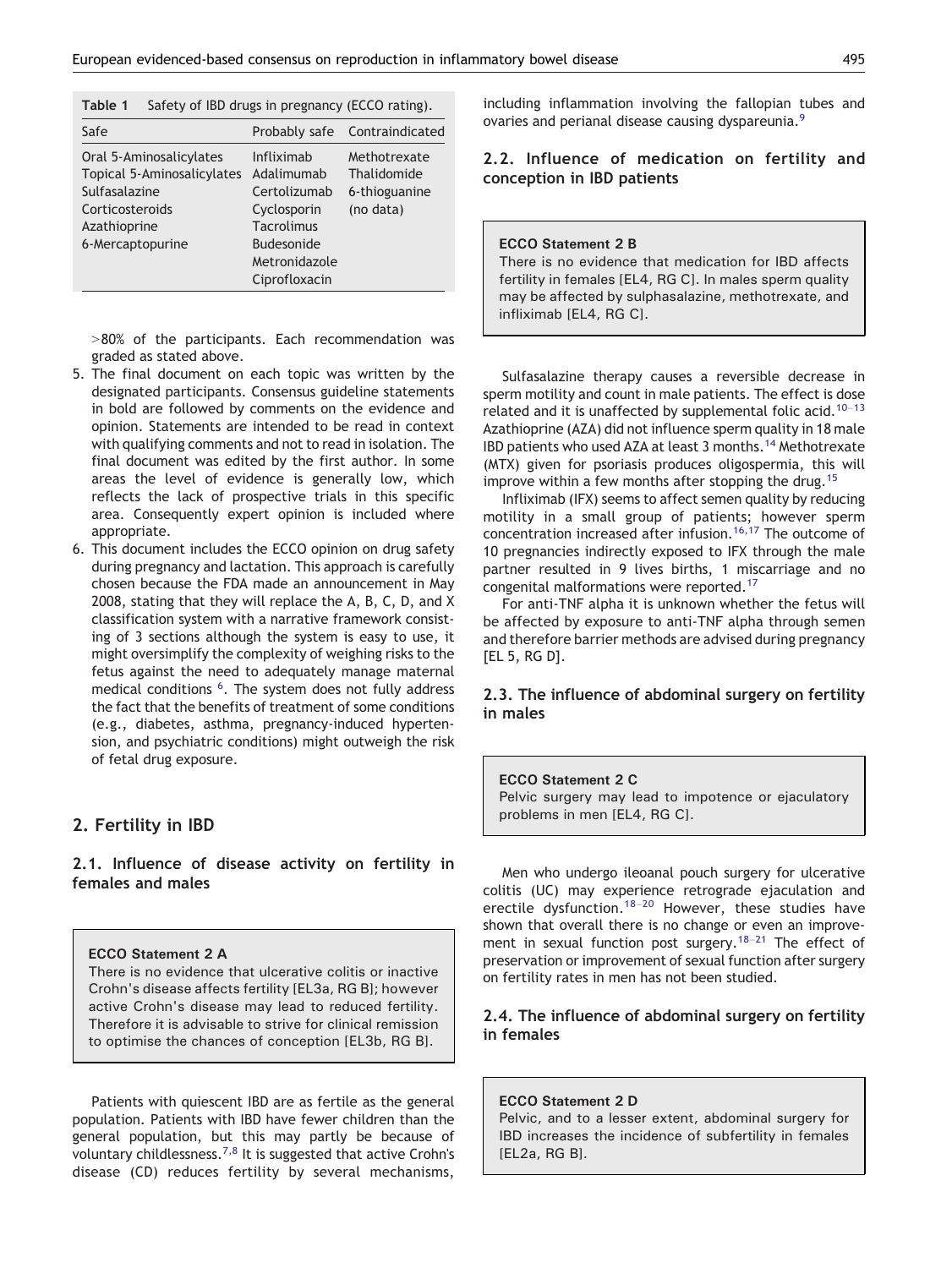There is evidence to suggest that subfertility (unsuccessful to conceive within a year) has an increased incidence amongst women with IBD who have undergone surgery. $8,9,18,22-26$  $8,9,18,22-26$  A systematic review concluded that the fertility of women with UC was reduced after restorative proctocolectomy $27$  and a meta-analysis found that ileal pouch-anal anastomosis (IPAA) conferred a three-fold increased risk of infertility compared to medical management.[28](#page-12-0) Studies have demonstrated a high rate of hydrosalpinx, destruction of fimbria, and tubal obstruction following pelvic surgery<sup>[29](#page-12-0)</sup> and this is the most likely mechanism for subfertility after surgery. There is a large amount of literature on the use of laparoscopic IPAA, however, there are no studies that show improved fertility following a laparoscopic rather than a conventional approach. Likewise there are no data to support the approach of subtotal colectomy with rectal stump and ileostomy during the childbearing years and then creating an IPAA later in life to help reduce infertility rates. The drawbacks of the latter procedure include rare ileostomy complications during pregnancy such as obstruction and stoma related problems.[30,31](#page-12-0)

# 3. Pregnancy and delivery outcome of mothers

3.1. The influence of pregnancy on the activity of inflammatory bowel diseases

## ECCO Statement 3 A

If conception occurs at a time of quiescent disease the risk of relapse is the same as in nonpregnant women [EL5, RG D]. Conception occurring at a time of active disease is associated with persistent activity during pregnancy [EL3b, RG B]. Pregnancy might affect the natural course of IBD [EL2, RG B].

When conception occurs during a period of remission about a third of patients relapse during pregnancy which is similar to that expected in non-pregnant CD patients over a period of nine months.  $32-35$  $32-35$  On the other hand, if conception occurs at a time of active disease, two thirds have persistent activity and of these, two thirds will deteriorate. This underscores the importance of advising patients to conceive at a time when disease is in remission.<sup>[36](#page-13-0)–38</sup> It seems that pregnancy influences the overall course of IBD positively, because as parity increases, the need for surgical intervention decreases. Furthermore patients with a previous pregnancy require fewer resections and the interval between operations tends to be longer when compared with nulliparous women with CD. $39,40$  Mothers with CD seem also to have a lower relapse rate in the years after pregnancy, compared with the years before pregnancy but specific confounders such as smoking have not been investigated or ruled out in multivariate analyses.  $41,42$  Pregnancy has an effect on the immune system, which may contribute to these findings.<sup>[35](#page-13-0)</sup>

## 3.2. The mode of delivery and outcomes

#### ECCO Statement 3 B

The mode of delivery should primarily be governed by obstetric necessity and indications. However, a multidisciplinary approach involving the gastroenterologist and/or the colorectal surgeon is advocated [EL 5, RG D].

#### ECCO Statement 3 C

An ileoanal pouch or an ileorectal anastomosis in women with IBD is regarded as a relative indication for a caesarean section but the decision should be made on an individual basis [EL 4, RG D]. Caesarean section should be preferred in active perianal disease or recto-vaginal involvement [EL4, RG C].

The mode of delivery should primarily be dictated by obstetric necessity, but the decision should be combined with the gastroenterologist and/or the colorectal surgeon to give the obstetrician and patient a balanced view on the consequences of a post partum sphincter/pelvic floor impairment with respect to present and future bowel function. Caesarean section is recommended in patients with perineal disease or in case of rectal involvement. Although some clinicians advocate caesarean section for all CD patients it seems reasonable to allow vaginal delivery for women with quiescent or mild disease as no evidence can be found in the literature for either approach. $43,44$  Episiotomy should be avoided if possible because a high rate of perianal involvement has been reported, but is better than an uncontrolled laceration.[45](#page-13-0) IPAA is regarded as an indication for caesarean section.<sup>[46](#page-13-0)-49</sup> The reason being that a person with an IPAA is borderline incontinent and depends much more on an intact sphincter and pelvic floor function for maintaining faecal continence compared with a person having intact rectal functions. The reasoning could also be applied to patients with an ileorectal anastomosis although they have an intact rectal function they could have loose stools and are at risk of recurrent disease and further surgery. The literature is not unanimous on this. $45,50,51,52$  There is a one in five risk that a woman with UC will need a colectomy and may be a candidate for an ileal pouch anal anastomosis during her fertile period. The risk of sphincter injuries is highest at the first delivery. Counselling a non-operated UC patient with regard to mode of delivery must be on an individual basis mainly adhering to obstetric principles. Patients with a colostomy, ileostomy or continent ileostomy can deliver vaginally, but if the obstetric risk is increased for other reasons, there should be a low threshold for caesarean section. A recent patient survey has indicated that IBD patients have more problems with persisting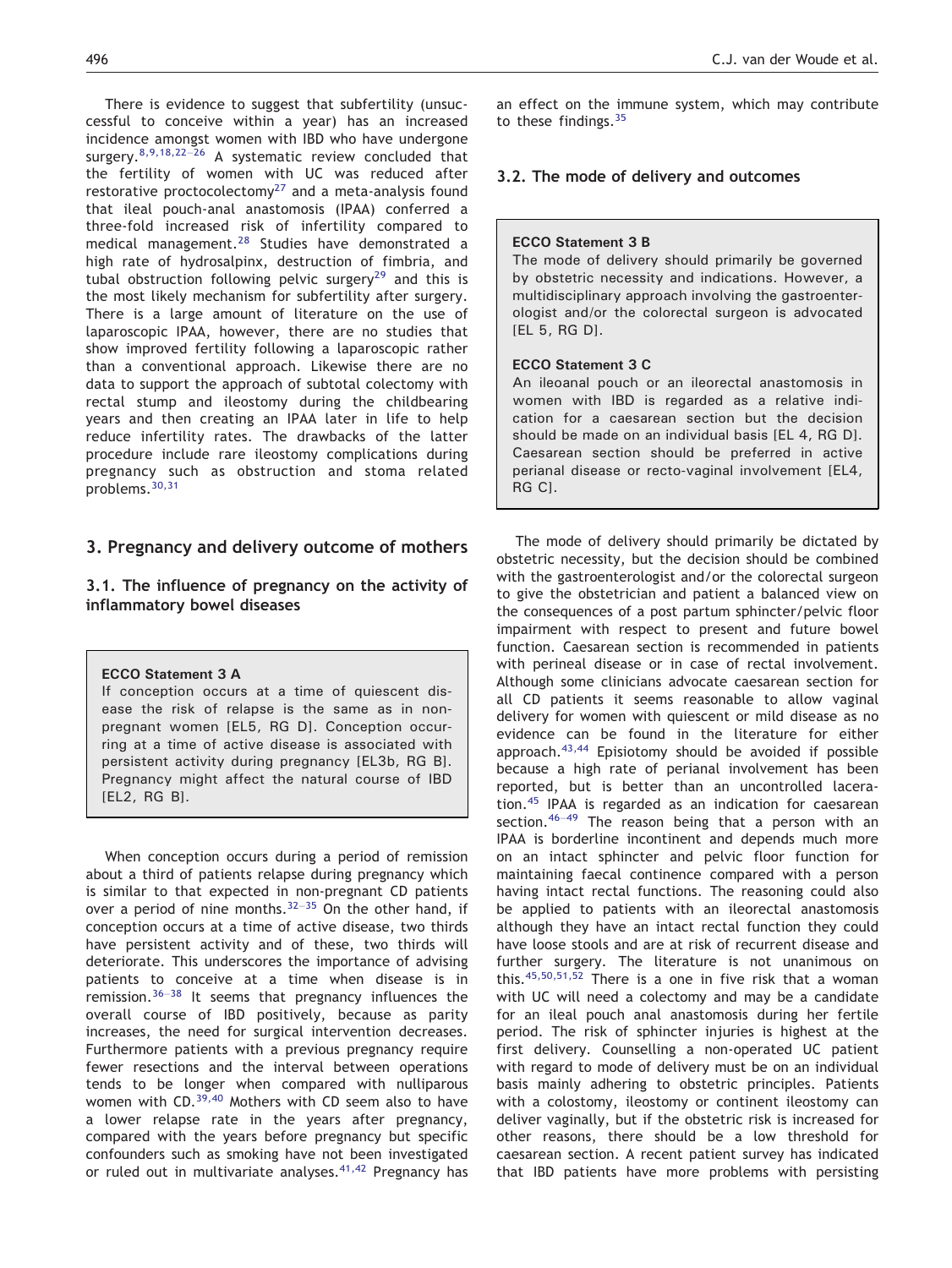faecal incontinence after vaginal delivery compared with controls.<sup>[53](#page-13-0)</sup>

# 3.3. The risk of relapse after delivery

## ECCO Statement 3 C

There is no increased risk of a flare in the postpartum period if women remain on their maintenance therapy [EL 2c, RG C].

About a third of IBD mothers experience a flare after delivery<sup>[54](#page-13-0)</sup> but this risk is not significantly higher when compared to the risk of having a flare while not having a child. Patients with IPAA have a 20–30% chance of developing disturbances of pouch function (increased bowel frequency and a decrease in continence) in pregnancy and particularly in the third trimester. These changes usually resolve completely during the puerperium.[46,51,55,56](#page-13-0)

# 4. Outcome of children

# 4.1. Risk of developing IBD with one or both parents having IBD

## ECCO Statement 4 A

Children from parents with IBD have an increased risk of developing IBD. The risk is higher for Crohn's disease (2–3%) than for ulcerative colitis (0.5–1%) [EL3, RG B]. The highest risk appears for children of whom both parents have IBD [EL4, RG CI.

The familial occurrence of IBD is well-known. Around 5.5% to 22.5% of patients with IBD have another family member also affected with the disease. $57,58$  In fact, the most important risk factor for IBD is having a family member with the disease. The relative risk for a sibling of a CD patient to become affected is 13 to 36, and for a sibling of a UC patient this relative risk is 7–17. Translating this into absolute numbers, hereby assuming an overall incidence in Europe and North-America of 10 new cases per 100,000 for UC and 5–6 new diagnoses per 100,000 for CD, this gives a risk of only 2–3% for a sibling of a CD patient and 0.5–1% for a sibling of a UC patient.<sup>[59](#page-13-0)</sup> The greatest risk appears for children of whom both parents have IBD and was shown to be above 30% at the age of 28 years.<sup>[60](#page-13-0)</sup> Patients with IBD and a familial history tend to get their disease at an earlier age than patients without a familial history and show an increased concordance in disease type (CD or UC) and probably also disease location.<sup>[60-62](#page-13-0)</sup> In contrast, the severity of the disease does not differ between familial or sporadic disease.

# 4.2. Outcome of pregnancy and adverse outcome of offspring

## ECCO Statement 4 B

Women with IBD and in particular with Crohn's disease may have an increased risk of adverse pregnancy outcome [EL 2b, RG C]. These adverse outcomes include low birth weight, preterm delivery, and an increased frequency of Caesarean section [EL 2, RG B]. Increased risk for adverse pregnancy outcome is regardless of disease activity [EL 2b, RG B] although in Crohn's disease the rate of preterm delivery correlates with the severity of the disease [EL 3b, RG D].

#### ECCO Statement 4 C

Adverse outcomes such as death, low APGAR scores, seizures or admission to an intensive care unit [EL 2b, RG B] are not significantly increased in babies born at term. Whether the risk for congenital anomalies is increased remains controversial due to large discrepancies in the literature [EL 2b, RG D].

Women with IBD have an increased overall risk for adverse pregnancy outcomes. The most consistently described are preterm delivery (before 37 weeks of gestation) with a relative risk of 1.87, and low birth weight (less than 2700 g) with a relative risk of  $2.1^{38,61,63}$  $2.1^{38,61,63}$  $2.1^{38,61,63}$  Concerning delivery mode, most studies have also shown significantly increased frequency of Caesarean section, but is it not consistently clear whether this is predominantly due to elective or emergency intervention by caesarean section.[33,37,38,64,65](#page-13-0) Adverse pregnancy outcomes are more frequent in pregnant women with CD, compared to UC.

Only few studies have looked at the influence of IBD on a conception outcome (miscarriage) and on the rate of complications of pregnancy and labour (abruption of placenta, chorioamnionitis, eclampsia, placenta praevia, premature and prolonged membrane rupture, ectopic pregnancy). While the rate of abortion is increased, both, spontaneous and induced, data on the frequency of complications of pregnancy and labour are very inconsistent, precluding a meaningful conclusion.[33,37,64,65](#page-13-0)

Disease severity probably does have an impact on pregnancy outcome. However, most of the studies did not evaluate this effect, and the only recent studies that specifically addressed the influence of CD activity, found the 3.4 fold increase in the risk of preterm birth, but not in low birth weight, low birth weight at term and in congenital anomalies in women with active disease.<sup>[66](#page-13-0)</sup>

Except for the prematurity (infants delivered before 37 weeks) and low birth weight, maternal IBD seems to have no major adverse effects on the infant born at term. In these infants the APGAR scores, death rate, hospitalization in the intensive care unit, and seizures were not more common in offspring of mothers with IBD. Concerning the rate of congenital malformations, data is equivocal, mostly due to inconsistencies in the diagnoses included and the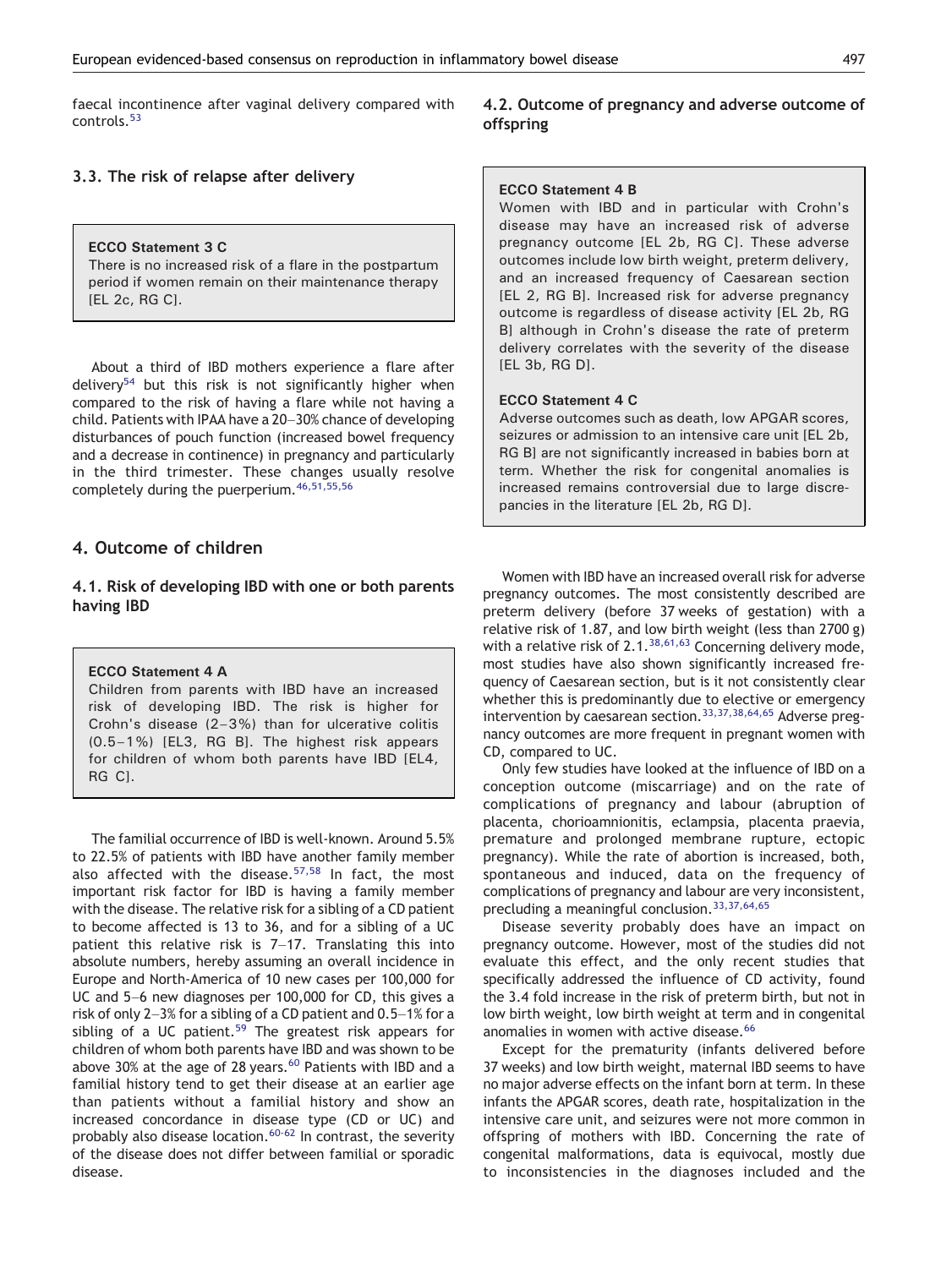confounding influence of the used medications. However, UC might carry a higher risk for congenital anomalies compared to CD, particularly for selected anomalies such as: limb deficiencies (OR 6.2), obstructive urinary malformations (OR 3.3), and multiple congenital anomalies (OR  $2.6$ ),  $38,67.69$ 

4.3. Effect of medication used for IBD treatment during pregnancy on the health and development of the infant, including the vaccination programme

#### ECCO Statement 4 D

There are no published long term data on infant health outcomes such as neurodevelopment, incidence of childhood malignancies or increased risk for other specific disorders with respect to foetal in utero drug exposure [EL 5, RG D].

## ECCO Statement 4 E

Current vaccination strategies with non-live vaccines for infants who have been exposed in utero to anti-TNF do not differ from those for unexposed infants as no adverse effects have been reported, and responses to vaccination were appropriate [EL4 RG D].

#### ECCO Statement 4 F

Live vaccines such as rotavirus, oral polio virus and Bacille Calmette–Guerin (BCG) vaccination should be provided when there is no detectable anti-TNF in the blood — which is expected in most infants in the second half of the first year [EL5 RG D]. To limit the transport of the drug to foetus, timing of the last dose of anti TNF therapy should be as early in the third trimester of pregnancy as possible [EL5 RG D].

As IFX is present in the circulation through the first 6 months of life, there are concerns about the immune system development, rate of infections, and also possible implications for the response to vaccination. So far, there have been no reported adverse infectious events, $70$  and immune responses to routine childhood vaccinations were appropriate, $71$  as well as the response of adult patients treated with adalimumab (ADA) to vaccination with pneu-mococcal and influenza vaccination.<sup>[72](#page-14-0)</sup> Therefore, current vaccination strategies with non-live vaccines for infants who have been exposed to anti-TNF in utero do not differ from those for unexposed infants. This does not apply for live vaccines such as rotavirus, oral polio and Bacille Calmette– Guerin (BCG) vaccinations which are contraindicated in immune suppressed individuals. So far one case was reported of a child from a mother exposed to IFX during pregnancy that died at 4.5 months due to disseminated BCG infection after receiving a vaccination at 3 months.<sup>[73](#page-14-0)</sup> Live vaccines can be provided to infants only in the second half of the first year, when it is expected that no detectable IFX or ADA are

498 C.J. van der Woude et al.

present, or when there are no detectable anti-TNF levels measured in the infant. Also, timing of the last dose of IFX and ADA should be as early in the third trimester as possible to maintain remission but to limit transport to the fetus.[69,74,75](#page-13-0) Whether this applies for Certulizumab pegol needs to be investigated. The levels of other drugs used for IBD treatment in infants (such as azathioprine) are probably not elevated and will not influence vaccination programs, however data are lacking.

# 5. Management of IBD during pregnancy

# 5.1. The influence of IBD activity on IBD management

## ECCO Statement 5 A

Acute flares during pregnancy carry a high risk of adverse outcome, and are best treated aggressively to prevent these complications [EL 3a, RG C]. Appropriate medical treatment of IBD ([Table 1\)](#page-2-0) should be continued in those patients who wish to conceive in order to reduce the risk of flares during pregnancy [EL 5, RG D].

Several studies have demonstrated that most pregnancies in women with IBD will be uncomplicated, if the patient is in remission or has only minor disease activity at the time of conception.<sup>[76](#page-14-0)–78</sup> A meta-analysis by Miller with more than 1300 female patients with UC and over 700 patients with CD clearly demonstrated that normal pregnancies are observed in 83% of women with CD (71–93% in individual studies) and in 85% of women with UC (76–97% in individual studies).<sup>[79](#page-14-0)</sup> Malformations were observed in about 1% of all pregnancies and also the frequency of spontaneous abortions and still births were in the same range as observed in the healthy normal population. In contrast, several studies demonstrate that the frequency of normal pregnancies is reduced and the frequency of adverse outcomes of pregnancy is increased, when pregnancies take place in phases with active inflammatory bowel disease.  $80-84$  $80-84$  Moreover, compared to pregnant IBD patients with inactive disease, women with a relapse during pregnancy have infants with significantly shorter gestation time and lower birth weight.<sup>[32,62,82,83](#page-13-0)</sup> Therefore, the flares of active disease in pregnant patients have to be treated aggressively, and it is best if conception occurs during remission.

# 5.2. Medical treatment of IBD and congenital malformations

#### ECCO Statement 5 B

Most drugs used for the treatment of IBD are considered to be of low risk during pregnancy; however, methotrexate and thalidomide, are contraindicated [EL3, RGB].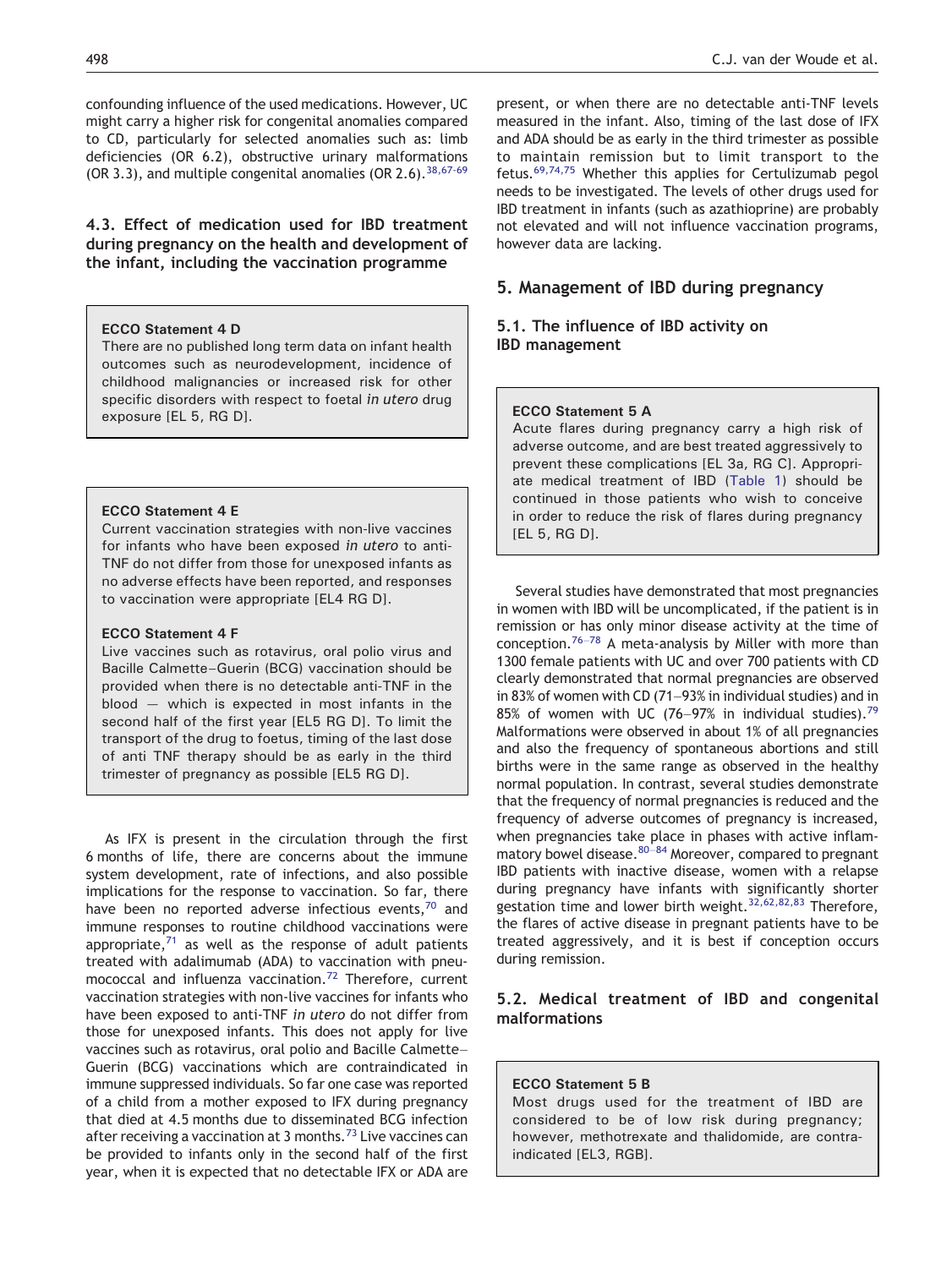#### ECCO Statement 5 C

The use of 5-ASA derivatives, corticosteroids and biologicals is not significantly associated with malformations or adverse outcomes in pregnant IBD patients and their offspring [EL3, RG C]. Patients treated with sulfasalazine should be supplemented with folic acid [EL3, RG C]. In cases of relapse, 5-ASA and corticosteroids are preferred therapy.

## ECCO Statement 5 D

Due to lack of potential adverse drug effects, exclusive enteral nutrition can be considered as an option [EL5 RG D].

#### ECCO Statement 5 E

In the majority of patients, maintaining remission with medical treatment outweighs the potential risks of adverse drug effects (EL3, RGB). However, the benefits and the risks must be discussed with the patient and management decisions have to made on an individual basis [EL5, RGD].

For a summary of safety aspects of frequent IBD medications used during pregnancy $84,85$  and current ECCO recommendation categories see [Table 1.](#page-2-0)

#### 5.2.1. Aminosalicylates, sulfasalazine

Sulfasalazine and all aminosalicylates are considered safe. Case series, population-based cohort studies,  $37,86-89$  $37,86-89$  and two meta-analysis<sup>[39,90](#page-13-0)</sup> did not demonstrate an increased risk for early pregnancy adverse outcomes such as miscarriage and ectopic pregnancy. Some trials have demonstrated a higher rate of premature birth, stillbirth, and low birth weight, however, the confounding factor of active disease is difficult to delineate. Both animal and human data and the recent meta-analysis<sup>[90](#page-14-0)</sup> did not demonstrate teratogenic effect. A small increase in risk of congenital malformations has only been shown in the meta-analysis by Cornish et al., whereby it could have been the result of disease itself.<sup>[39](#page-13-0)</sup> As sulfasalazine treatment interferes with folate absorption, supplementation is recommended (2 mg/day of folate).

#### 5.2.2. Corticosteroids

All corticosteroids (systemic, oral and topical) can cross the placenta to the fetus but are rapidly converted by placental 11-hydroxygenase to less active metabolites, resulting in low foetal blood concentration. As short-acting prednisone, prednisolone and methylprednisolone are more efficiently metabolized by the placenta and therefore reach lower concentrations in the fetus than the longer-acting dexamethasone and betamethasone, the former molecules are preferred for the treatment of maternal conditions necessitating glucocorticosteroids. Adverse effects on pregnancy outcome, shown in animal studies, have not been confirmed in humans.<sup>33,37,38</sup> However, the risk for orofacial malformations (cleft lip/palate) is increased in offspring of mothers receiving steroids in the first trimester of pregnancy,  $91-93$  though this increased risk is small, and not confirmed by all studies.<sup>[94](#page-14-0)</sup> Also, there are case reports of neonatal adrenal suppression due to the use of corticosteroids in the late pregnancy of woman with IBD[.95](#page-14-0) There is just one case series of eight CD patients treated with budesonide which did not find an increased risk of adverse pregnancy outcome[.96](#page-14-0)

## 5.2.3. Azathioprine (AZA) and 6-mercaptopurine (6-MP)

AZA and its metabolite 6-MP are purine analogues which interfere with the synthesis of adenine and guanine ribonucleotides. AZA crosses the placenta, and though it hardly enters fetal circulation, metabolites have been determined in comparable levels in maternal and foetal red blood cells.[97,98](#page-14-0)

Fetal exposure to AZA and 6-MP has been reported in several hundreds of cases. Most studies demonstrated the safety of thiopurines in females and males as no increased risk of malformations in the newborn occurred.[37,87,99](#page-13-0)–<sup>101</sup> The most commonly cited pregnancy adverse outcomes are increased rate of spontaneous abortions, preterm delivery and low birth weight. $99,102$  Again, in the majority of studies the adverse birth outcome could have been caused by the underlying disease rather than by the use of AZA or 6-MP.[103](#page-14-0) Further risks for newborns and infants, described in a few cases, are immunological and haematological abnormalities, and chromosomal aberrations, caused prob-ably by immunosuppression.<sup>[100](#page-14-0)</sup> For 6-thioguanine (6-TG) it is reported that it passes the placenta,  $104$  further safety data are not available and therefore 6-TG during pregnancy in IBD is not advised.

#### 5.2.4. Cyclosporin and tacrolimus

Both, cyclosporin and tacrolimus are widely used for treatment and prevention of graft versus host reaction after bone marrow transplantations, and to restrain rejection after solid organ transplantation. Therefore most of data on pregnancy outcome are derived from these patients. For cyclosporin, a meta-analysis of 15 studies with 410 pregnant patients did not find an increased rate of congenital malformations.[105](#page-14-0) Similar, but fewer, data exist for tacrolimus.[106](#page-14-0)

Evidence on the use of cyclosporin in IBD is limited to small series of women that had severe relapses during pregnancy.<sup>[32,107](#page-13-0)</sup> With tacrolimus just a single case report of UC patient was published.<sup>[108](#page-14-0)</sup> No congenital malformations were described; the outcomes were complicated with prematurity and low birth weight, but it is very difficult to differentiate the impact of severe disease from the effect of drug itself.

## 5.2.5. Methotrexate and thalidomide

Both drugs are teratogenic and contraindicated in pregnancy and therefore barrier methods to prevent pregnancy during therapy with MTX are advised.

Though normal pregnancy outcomes were reported,<sup>[109](#page-14-0)</sup> exposure to MTX, particularly during the first trimester, may result in abortions, growth retardation, foetal loss, and congenital malformations, including craniofacial anomalies, limb defects and CNS abnormalities.<sup>[110](#page-14-0)</sup> If conception should accidentally occur, therapeutic abortion should be discussed, but not necessarily performed. Prospective mothers should be instructed to stop MTX immediately and start high dose folate replacement. The intracellular metabolites of MTX, methotrexate polyglutamates, have a long half life and take about six weeks to reach steady state or to completely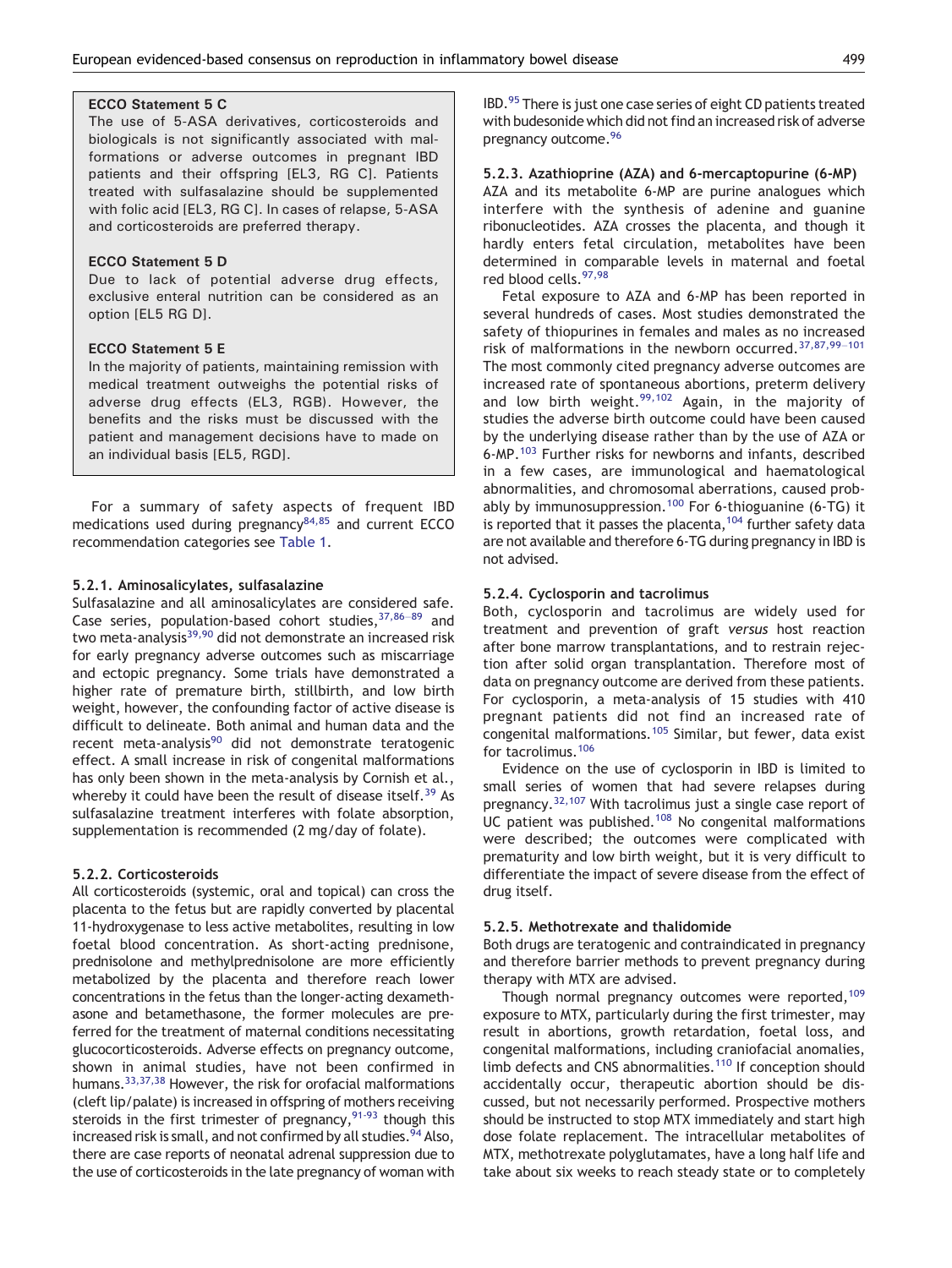wash out. To avoid exposure to MTX it should be stopped in both females and males, at least for 3–6 months before trying to conceive. Use of thalidomide has been associated with major foetal malformations involving limbs, ears, eyes, neural tube defects, and with neonatal mortality rate of 40%.[111](#page-14-0)

#### 5.2.6. Biologic therapy

IFX and ADA both are IgG1 antibodies, and can cross placenta, particularly in the second and third trimester.<sup>[74](#page-14-0)</sup> Therefore, IFX and ADA are expected to be present in fetal circulation and in infants for several months after birth. For ADA this has not been documented yet, but seems presumable. Concerning IFX, detectable levels were found in a case report<sup>[112](#page-14-0)</sup> and also in 8 healthy infants delivered after pregnancies during which mothers were receiving IFX every 8 weeks, with the last infusion being delivered at the mean time of 66 days before birth. At birth, levels were, as expected, higher in infants, and were measurable for 2 to 7 months.[113](#page-15-0) This case series, as well as the evidence coming from the TREAT registry with 117 pregnant mothers exposed to IFX[114](#page-15-0) and from IFX Safety Database where data are available for 96 women with direct exposure to  $IFX<sup>17</sup>$  $IFX<sup>17</sup>$  $IFX<sup>17</sup>$  suggest that IFX is of low risk in pregnancy, both for the early and late outcomes, and does not seem to be a teratogenic.

For ADA three case reports were published on 3 pregnancies in patients with CD. No complications occurred in any of these pregnancies and all the babies were developing normally at 6 months.115–[117](#page-15-0) Interestingly adalimumab 40 mg every other week or weekly was administered in 14 women with previous recurrent spontaneous abortion to prevent miscarriage. Four pregnancies resulted in miscarriage; in the other 10 pregnancies no abnormalities 1occurred.<sup>[118](#page-15-0)</sup>

Certolizumab pegol is a PEGylated Fab′ fragment of a humanized anti-TNFα monoclonal antibody. Fab′ fragments cross the placenta by passive diffusion, unlike the active transfer of IgG1 antibodies, so the rates of transfer across the placenta in the third trimester are likely to be lower than IFX or ADA. A study of pregnant rats receiving a murinized IgG1 antibody of TNF $\alpha$  and a PEGylated Fab' fragment of this antibody, demonstrated much lower drug concentrations in the infant rat and breast milk with the Fab′ fragment, compared to the full antibody.<sup>[119](#page-15-0)</sup> The experiences with certolizumab pegol are more limited, but experimental data in animals and first clinical data do not reveal an increased teratogenic risk in humans.<sup>[120](#page-15-0)</sup>

#### 5.2.7. Metronidazole, cipropfloxacin

Metronidazole and the quinolones have limited benefit for long term treatment of IBD. Short courses of these medications may be beneficial in the treatment of pouchitis and perianal disease and are low risk in the pregnant patient.

Metronidazole is used for treatment of active CD as well as perianal disease. This medication does not increase risk of spontaneous abortion or congenital anomalies,  $121,122$  although infants of women exposed to metronidazole in the second to third months of pregnancy have shown higher rates of cleft lip with or without cleft palate.

Human studies with ciprofloxacin have not shown an increase in spontaneous abortion or congenital abnormality incidence.<sup>[123](#page-15-0)</sup> However, animal studies demonstrate musculoskeletal abnormalities induced by this medication class.<sup>[124](#page-15-0)</sup> Fluroquinolones have a high affinity for bone tissue and cartilage, and may cause arthropathies in children. Although they are thought to have minimal risk overall, they should be avoided in the first trimester.

## 5.3. Nutritional deficiencies

#### ECCO Statement 5 I

Nutritional deficiencies such as folate [EL 1a, RG A], B12, iron and vitamin D [EL2a, RG B] should be assessed and treated as required. Folic acid 1 mg should be commenced in all IBD patients in anticipation of a pregnancy [EL1a, RG A].

There are no specific nutritional recommendations in pregnant women with IBD beyond control population or specific situations (such as an obstructed CD patient). Scarce reports in older literature addressed hyperalimentation as a method of sustaining pregnancy in IBD patients. The data do not justify specific recommendations. Folic acid supplementation before conception is recommended for all women<sup>125-131</sup> and although data are lacking higher doses could be given in women with known small bowel disease.

## 5.4. Surgery during pregnancy

## ECCO Statement 5J

Indications for surgery in pregnant women with IBD are the same as for non-pregnant patients: In UC the main indication would be severe colitis not responding to medical therapy. In Crohn's disease obstruction, perforation, haemorrhage, and abscess. In the severely ill patient, continued illness is a greater risk to the foetus than surgical intervention [EL4, RG C].

Indications for surgery in pregnant women with IBD do not differ much from non pregnant women. In severely ill patients, continued illness is a greater risk to the foetus than surgical intervention.<sup>[132](#page-15-0)</sup> In women with CD obstruction, perforation, haemorrhage, or abscess are indications for surgery and are no different to those for non-pregnant women.[77,132](#page-14-0)–<sup>134</sup> Procedures have included proctocolectomy, hemicolectomy, segmental resection, and ileostomy. A temporary ileostomy is generally preferred, to reduce the risk of postoperative complications after primary anastomo-sis.<sup>[134](#page-15-0)</sup> In the case of ulcerative colitis the indication for surgery is severe disease not controlled by medical therapy and urgent premalignant or malignant disease discussed on an individual basis. With respect to timing of surgery during pregnancy there is seldom room for a choice. Surgery is relatively safe in all trimesters but there is some limited series reporting on spontaneous abortion in the first trimester and preterm labour when operation in the third trimester.[134](#page-15-0)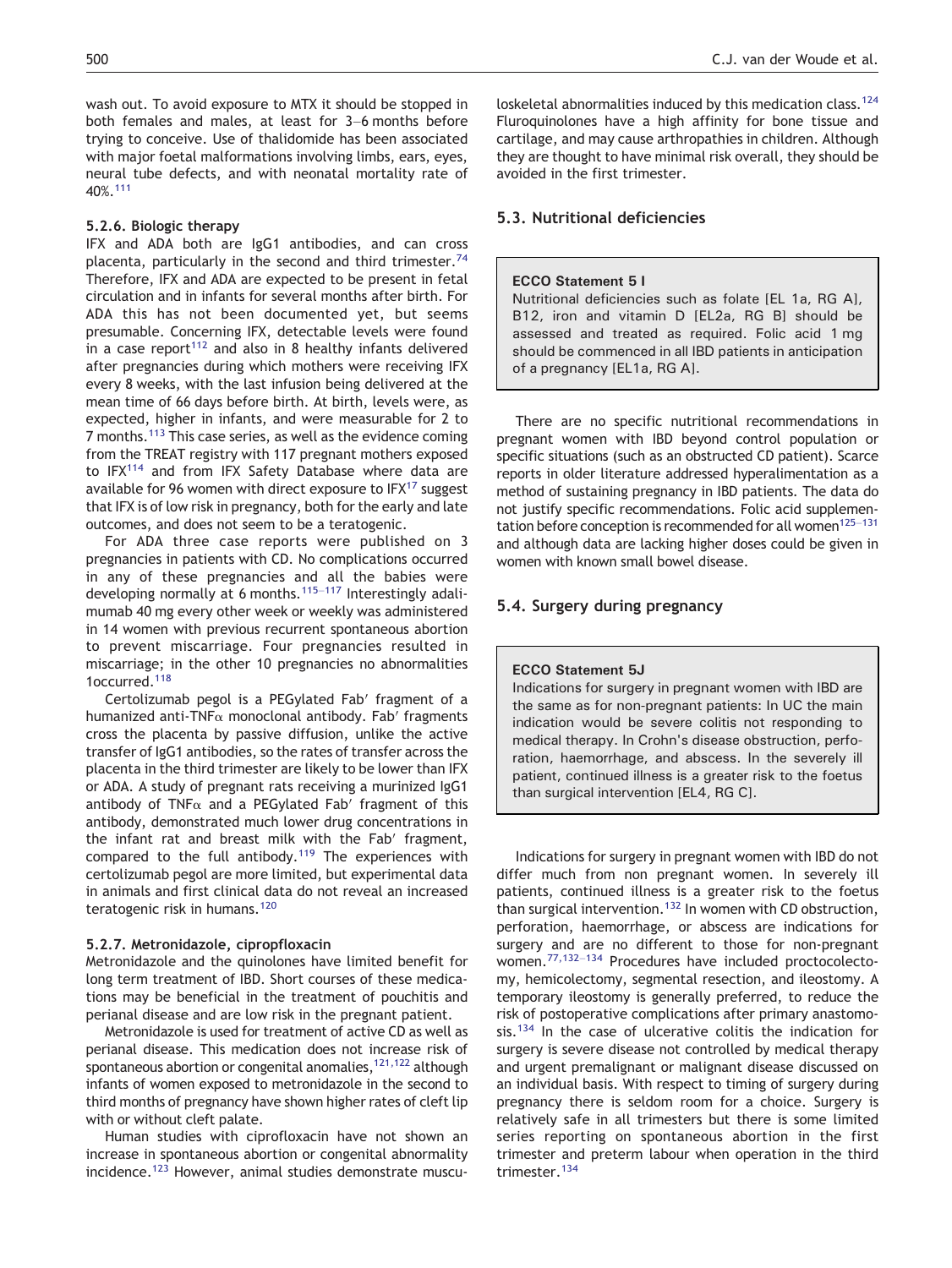# 6. Lactation

# 6.1. Influence of lactation on disease activity

ECCO Statement 6 A Lactation does not independently affect disease activity in IBD [EL 2C RG C].

Lactation was associated with an increase in disease activity in one study; however medication cessation was a confounding factor.<sup>[135](#page-15-0)</sup> More recently lactation was not associated with an increased risk for a flare in either CD or UC.<sup>[54](#page-13-0)</sup>

# 6.2. Medical treatment during lactation

## ECCO Statement 6 B

5-ASA derivates are considered to be safe [EL 3b, RGB]. Corticosteroids are considered to be safe [EL 4, RG C]. Thiopurines are excreted in small amounts in the breast milk. Thiopurines are probably safe; however lactation needs to be discussed because of unknown long-term side effects in the newborn with immature liver metabolism. [EL4, RG C].

## ECCO Statement 6 C

All anti-TNFs are likely to be excreted in the breast milk in very small amounts. However, no adverse effects have been reported in the small number of infants breastfed by mothers on this therapy. With such little data, the use of anti-TNFs in the breastfeeding mother needs to be carefully discussed and if available consider drug and antibody monitoring in milk and infants [EL5, RG C].

For a summary of safety aspects of frequent IBD medications used during lactations and current ECCO recommendation categories see Table 2.

Sulfasalazine is safe for breast feeding. The sulfapyridine moiety is absorbed in minimal amounts and is excreted in milk, however the milk: serum ratio is acceptable.<sup>[136](#page-15-0)</sup> The safety of aminosalicylates has been confirmed in prospective trials.[137](#page-15-0)–<sup>139</sup>

As metronidazole<sup>[140](#page-15-0)</sup> and ciprofloxacin<sup>[141](#page-15-0)</sup> are excreted into milk both drugs are not considered as appropriate during the breastfeeding period.

Prednisone and prednisolone result in low human breast milk concentrations. To minimise exposure, a 4 hour delay after oral dosing could be recommended.<sup>[142,143](#page-15-0)</sup>

Very small amounts of AZA/6-MP metabolites (nanomolar concentrations of 6-methyl mercaptopurine and thiouric acid) appear in breast milk a reported in several case reports.[144-146](#page-15-0) There is a great interindividual variability in the absorption and metabolism of azathioprine and 6- MP<sup>[147,148](#page-15-0)</sup> that influences the exposure of the individual child.

Limited data suggest that infant exposure to tacrolimus via milk is low and therefore this should be discussed.[149](#page-15-0)

There are no data to support the use of cyclosporin in breastfeeding because therapeutic blood concentrations in the breastfed infant are described.<sup>[150](#page-15-0)</sup> It is not known whether thalidomide is excreted in breast milk.

In 4 women treated with IFX while breastfeeding, the IFX antibody could not be detected in breast milk and the IFX was also not detectable in the sera of 3 infants.<sup>[151,152](#page-15-0)</sup>

ADA has been reported to be excreted in low levels in the milk of a nursing mother; however no data are available about serum levels in infants.[153](#page-15-0)

# 7. Special considerations

## 7.1. Influence of IBD on sexuality

## ECCO Statement 7 A

Data on the effect of IBD on the sexual function are conflicting [EL4 RG C]. A negative effect on sexual function is associated with low mood, but disease activity is also implicated [EL4 RG C]. In males and females sexual function seems to be preserved or even increased after surgery [EL 2a, RG B].

There are conflicting data of the impact of IBD of sexuality.<sup>[154,155](#page-15-0)</sup> It is likely that symptoms and disease activity can affect sexuality, and female patients with IBD are reported to have a higher likelihood of symptoms such as penetration pain, low libido, and menstrual abnormalities.[156](#page-15-0) Psychological factors may also play a role and depression has been found to be more prevalent among people with IBD<sup>[157](#page-15-0)</sup> and is a predictor for low sexual function.<sup>[158](#page-15-0)</sup> Women with IBD report significantly reduced sexual activity and libido compared to men.<sup>[159](#page-16-0)</sup> There is conflicting evidence on the affect of surgery on the sexual function of women with IBD with some studies reporting a significant reduction in libido, body image and sexual activity after surgery<sup>[160](#page-16-0)</sup>; and other

| Safety of IBD drugs during lacatation (ECCO rating).<br>Table 2                                          |                                                                                                   |                                              |                                            |  |  |  |
|----------------------------------------------------------------------------------------------------------|---------------------------------------------------------------------------------------------------|----------------------------------------------|--------------------------------------------|--|--|--|
| Safe                                                                                                     | Probably safe                                                                                     | Unknown safety                               | Contraindicated                            |  |  |  |
| Oral 5-aminosalicylates<br>Topical 5-aminosalicylates<br>Sulfasalazine<br>Corticosteroids (4 hour delay) | Infliximab<br>Adalimumab<br>Certolizumab<br>Azathioprine<br>6-Mercaptopurine<br><b>Tacrolimus</b> | Metronidazole<br>Ciprofloxacin<br>Budesonide | Methotrexate<br>Thalidomide<br>Cyclosporin |  |  |  |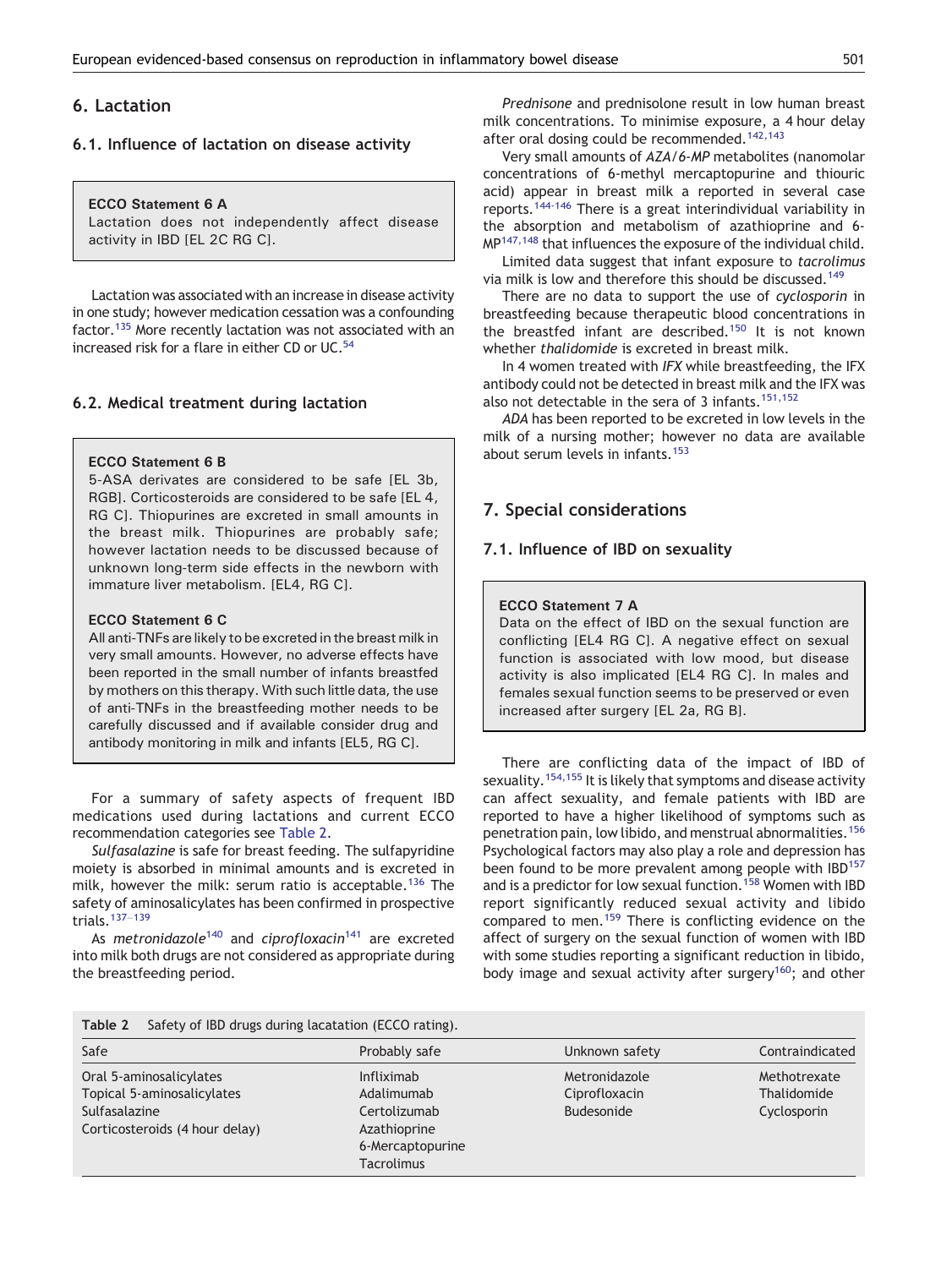studies reporting no difference despite an increase in dyspareunia.<sup>159–[161](#page-16-0)</sup> In men, sexuality seems to be less affected.<sup>[158,161](#page-15-0)</sup> Rare complications, from particularly pelvic surgery, include loss or retrograde ejaculation, however, sexual function seems to be preserved or even increased after surgery.<sup>[161](#page-16-0)–163</sup> This can be attributed to improvements in general health after therapeutic surgery and/or improvements in psychosexual health leading to increased sexual desire following, for example, reversal of stoma which has been shown to have a negative impact on sexual function.<sup>[164,165](#page-16-0)</sup>

## 7.2. Oral contraceptive use in IBD

## ECCO Statement 7 B

There are no data to support an effect of IBD on the efficacy of oral contraceptives [EL4 RG D]. Oral contraceptives do not aggravate the activity of IBD [EL3B RG C].

There are no studies assessing the efficacy of oral contraceptives (OCs) in women with IBD. OC steroids are mainly absorbed from the small bowel, and contraceptive efficacy depends on its absorptive capacity. Enhanced passage of gastrointestinal contents or impaired absorption may thus contribute to contraceptive failures in patients who have chronic inflammatory disease, diarrhea, or jejunoileal bypass. Therefore it can be hypothesized that the efficacy of OCs may be reduced in women with CD who have small bowel disease and malabsorption. The general advice for women using OCs that have been vomiting or severe diarrhoea for more than 24 h is to follow instructions for missed pills.<sup>[166](#page-16-0)</sup> One large prospective cohort study and some case-control studies showed no effect of OCs on the activity of IBD.<sup>166-[169](#page-16-0)</sup>

#### ECCO Statement 7 C

IBD is a thrombophilic condition however the effect is modest [EL3B RG C]. Oral contraceptives place patients with thrombophilic conditions such as IBD and smoking at higher risk for thromboembolism [EL1B RG A]. Contraception is highly efficient and safe in preventing unwanted pregnancy. In an IBD patient a clinical decision regarding the use of contraceptives should be made on an individual basis

Using OCs has long been associated with a modest increase in the chance of developing IBD, specifically  $CD.^{170}$  $CD.^{170}$  $CD.^{170}$  In the older literature a hypothesis was raised that OCs may play a role in the etiology of IBD through a process of multifocal, microvascular gastrointestinal infarction.<sup>171</sup> Evidence regarding the effect of thrombosis risk that would be specific to IBD patients is vague. Hormonal therapy is one of the most significant prothrombotic risk factors. OCs induce resistance to activated protein C[,172](#page-16-0) increase levels of procoagulant proteins (factors II, VII, VIII, and fibrinogen),  $173$  decrease levels of antithrombin, protein S, tissue factor pathway inhibitor, and fibrinolytic

proteins; and increase markers of coagulation and fibrinolysis activation[.173](#page-16-0)–<sup>175</sup> The thrombotic risk associated with OC use varies with the time interval since starting treatment but is highest in the first year of use, especially in women who have a prothrombotic defect.<sup>[175,176](#page-16-0)</sup> Adolescent girls who have coexisting thrombophilic conditions, such as systemic lupus erythematosus, a history of thromboembolism (TE), or other conditions, have relative contraindications to combination hormonal contraceptive methods, because these medications place them at higher risk for  $TE.^{177-180}$  $TE.^{177-180}$  $TE.^{177-180}$  Inflammation is a thrombophilic condition, due to elevated factor VIII. IBD specifically is considered a thrombophilic condition.<sup>181</sup> Thus, in an IBD patient a clinical decision regarding the use of OCs should be made on an individual basis.

## 7.3. Venous thromboembolism risk in pregnancy

#### ECCO Statement 7 D

Risk assessment for VTE should be performed in the pregnant patient with IBD [EL 4 RG C] Consideration of prophylactic low molecular weight heparin should be given for any pregnant IBD patient experiencing a relapse, admitted to hospital or if additional risk factors are identified [EL3 RG B].

Pregnancy increases the risk of venous thromboembolism (VTE) by  $4-6$  fold<sup>182</sup> and is a leading cause of direct maternal death in developed countries.<sup>183</sup> The time of highest risk is in the first 6 weeks of the postnatal period[.184](#page-16-0) IBD patients, particularly hospitalised with active disease, are at increased risk for VTE[.185,186](#page-16-0) Hospitalised pregnant IBD patients have an increased risk of VTE compared to their non-IBD pregnant controls; for CD aOR, 6.12 (95% CI, 2.91–12.9) and for UC an OR, 8.44 (95% CI, 3.71–19.2). Low molecular weight heparin in a prophylactic dose reduces the risk of VTE in medical and surgical patients by 60–70%[.187](#page-16-0) Low molecular weight heparin has been shown to be safe and efficacious in the pregnant population.<sup>[188](#page-16-0)</sup> Therefore consideration of the use of prophylactic low molecular weight heparin is pregnant IBD patients experiencing a relapse and/or admitted to hospital, is strongly recommended. All women should undergo a documented assessment of risk factors for venous thromboembolism (VTE) in early pregnancy or before pregnancy. This assessment should be repeated if the woman is admitted to hospital for any reason and again after delivery.<sup>[189](#page-16-0)</sup>

# 7.4. Cervical cancer screening

#### ECCO Statement 7 E

It is imperative that all women with IBD utilize their national screening programmes and ensure they have regular (as per national guideline) surveillance [EL 2a RG B]. Humane papilloma virus vaccination should be given to all women with IBD, ideally prior to starting immunosuppression [EL 5 RG D].

There is evidence of an increase in incidence of humane papilloma virus (HPV)-associated cervical dysplasia in the renal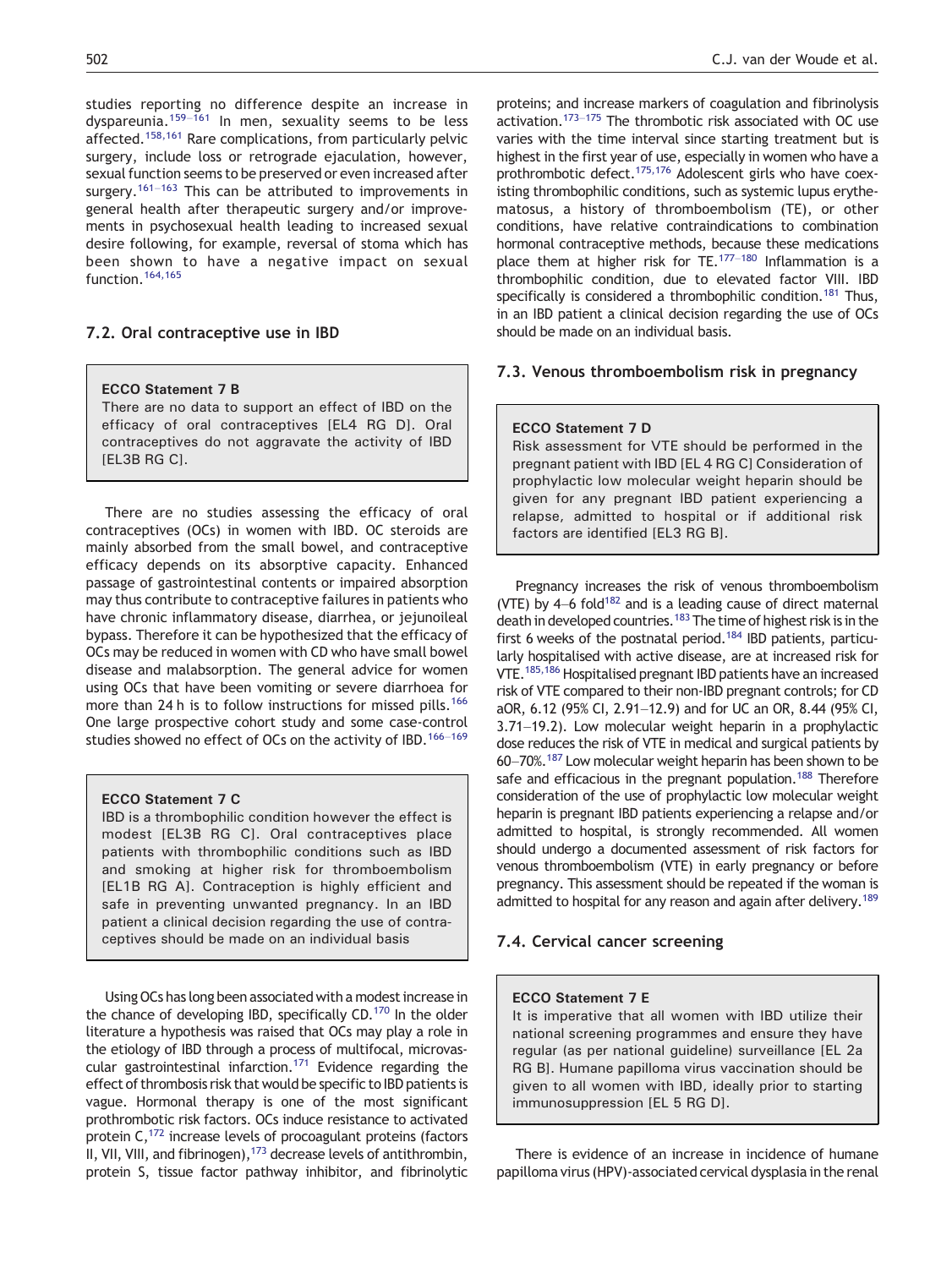transplant population<sup>190,191</sup> and cervical intra-epithelial neoplasia (CIN) in human immunodeficiency virus (HIV) patients[.192](#page-16-0) Therefore it has been extrapolated that women with IBD who are on immunomodulatory therapy maybe at similar risk.<sup>[193,194](#page-16-0)</sup> There is conflicting data to support this assumption. Evidence for a higher incidence of cervical dysplasia was demonstrated in an age-matched case controlled study where 18% of women with IBD were found to have abnormal Pap smears compared to 5% of controls.<sup>195</sup> This was confirmed by another case controlled study which found abnormal Pap smears in 42.5% of women with IBD compared to 7% of age and parity-matched controls  $(P< 0.001)$  <sup>[196](#page-16-0)</sup>. This study implicated immunosuppressive therapy by showing an increased incidence in abnormal Pap smears in those on immunomodulators for  $>6$  months compared to those not taking such agents (OR 1.5  $(1.2-7.1, P= 0.021)$ . Immunomodulators were again implicated in a large retrospective casecontrolled study which showed higher hazard ratio with increasing numbers of medications.<sup>[197](#page-17-0)</sup> However, the increase in cervical dysplasia in these studies did not translate to an increase in cervical neoplasms. More recently 2 large casecontrolled studies showed no increase in cervical dysplasia associated with IBD with or without immunosuppressive therapy.<sup>[198,199](#page-17-0)</sup> The only significant predictor of cervical dysplasia in this population was current smoking (OR2.95, CI 1.55–5.50,  $P = 0.001$ .<sup>[198](#page-17-0)</sup> While there is no consensus on the necessary frequency of Pap smears, it is imperative that women with IBD are counselled about the potential risks and receive regular screening as per the national guideline. Many countries have now adopted a policy of universal vaccination for the certain types of HPV virus that are associated with 70% of cervical cancers.<sup>200</sup> It is therefore reasonable that women with IBD, in particular should be advised to have this vaccination, ideally before starting immunosuppressant therapy[.200](#page-17-0) See for further recommendations ECCO statement OI 4E in Consensus on the prevention, diagnosis and management of infections in inflammatory bowel diseases.<sup>201</sup>

# 7.5. Endoscopy during pregnancy

ECCO Statement 7 G

Gastroscopy [EL3b RG B], sigmoidoscopy/colonoscopy and ERCP [EL4 RG C] are generally considered to be safe in pregnancy, however, these procedures should only be done when there is a strong indication and should be performed in the second trimester whenever possible [EL5 RG D]. Haemostasis measures are safe and should be carried out with precautions [EL3, RG C].

# ECCO Statement 7 H

Procedure time and radiation exposure should be kept to a minimum [EL4 RG C]. Endoscopic procedures should be managed in conjunction with specialists in obstetrics and obstetric anesthesia [EL5 RG D]. Pregnant patients should be placed in left pelvic tilt or left lateral position before, during and after the endoscopic procedure, to avoid vena caval compression [EL5 RG D]. Presence of fetal heart sounds should be confirmed before sedation is begun and after the endoscopic procedure [EL5 RG D].

## ECCO Statement 7 I

Close attention should be paid to appropriate drug selection using drugs most tried and tested in pregnancy and using the minimum dose possible to achieve the desired effect [EL4 RG C]. Sedative drugs should be administered to provide patient comfort, while avoiding over sedation [EL 5, RG D].

Limited evidence exists regarding the utility and safety of endoscopy in the pregnant woman with IBD. Maternal considerations include the increased risk of aspiration following gastroscopy (OGD) due to lower oesophageal sphincter incompetence. Fetal considerations include the preservation of adequate maternal oxygenation and blood pressure to allow optimal placental perfusion. Therefore pregnant women undergoing endoscopy should have their saturations monitored throughout the procedure and the minimum dose of sedating drug necessary for an adequate effect should be used. Pregnant patients in the 2nd or 3rd trimester should be placed in the left pelvic tilt to reduce the risk of vena caval compression and thus minimize hypotension. Due to these potential complications, endoscopy in pregnancy should be reserved for strong indications however; endoscopy does appear to offer a relatively safe alternative to radiologic or surgical intervention.<sup>202–205</sup> Case series and case-controlled studies have shown that OGD is safe and effective, with no evidence for this procedure inducing labour.<sup>206,207</sup> Likewise, small case series of colonoscopy in pregnancy showed no evidence of adverse outcome.<sup>[208,209](#page-17-0)</sup>

Endoscopic retrograde cholangiopancreatography (ERCP) in pregnancy has been reported in several case series.<sup>[210](#page-17-0)-212</sup> These studies suggest that ERCP is safe in pregnancy with no increased incidence of congenital malformations, fetal distress or incidence of precipitating labour. However, there may be a higher risk of post-ERCP associated pancreatitis, <sup>210,213-215</sup> although this did not alter the overall pregnancy outcome in these studies. Radiation dose should clearly be kept to a minimum and in the majority of studies the dose did not exceed the accepted threshold of 10 mGy however this was not always the case and recently several case reports and a small study on 6 pregnant women has described the successful application of ERCP without radiation.<sup>[216](#page-17-0)</sup>

The benefit of epinephrine, electricity and contrast  $dye^{217}$  $dye^{217}$  $dye^{217}$  in the appropriate situation outweigh the risks.

The risk of use of polyethelene glycol for preparation is considered low[.218](#page-17-0) Sodium phosphate preparations have no data but a potential harm and should be avoided.<sup>[219](#page-17-0)</sup>

## 7.5.1. Sedation

Meperidine is commonly used in endoscopy for analgesia and sedation. It is rapidly transferred across the placenta but two large studies of 268 mothers<sup>[220](#page-17-0)</sup> and 62 newborns,  $221$ respectively; no teratogenicity from meperidine administration during the first trimester was reported. Meperidine can cause diminished foetal beat-to-beat cardiac variability that lasts for approximately 1 h after maternal intravenous administration.<sup>[222](#page-17-0)</sup> This can also be interpreted as a sign of foetal distress; however this side effect is reversible, transient, and not a poor prognostic indicator. Meperidine, when used sparingly, is approved by the American Academy of Pediatrics for use in breast-feeding mothers.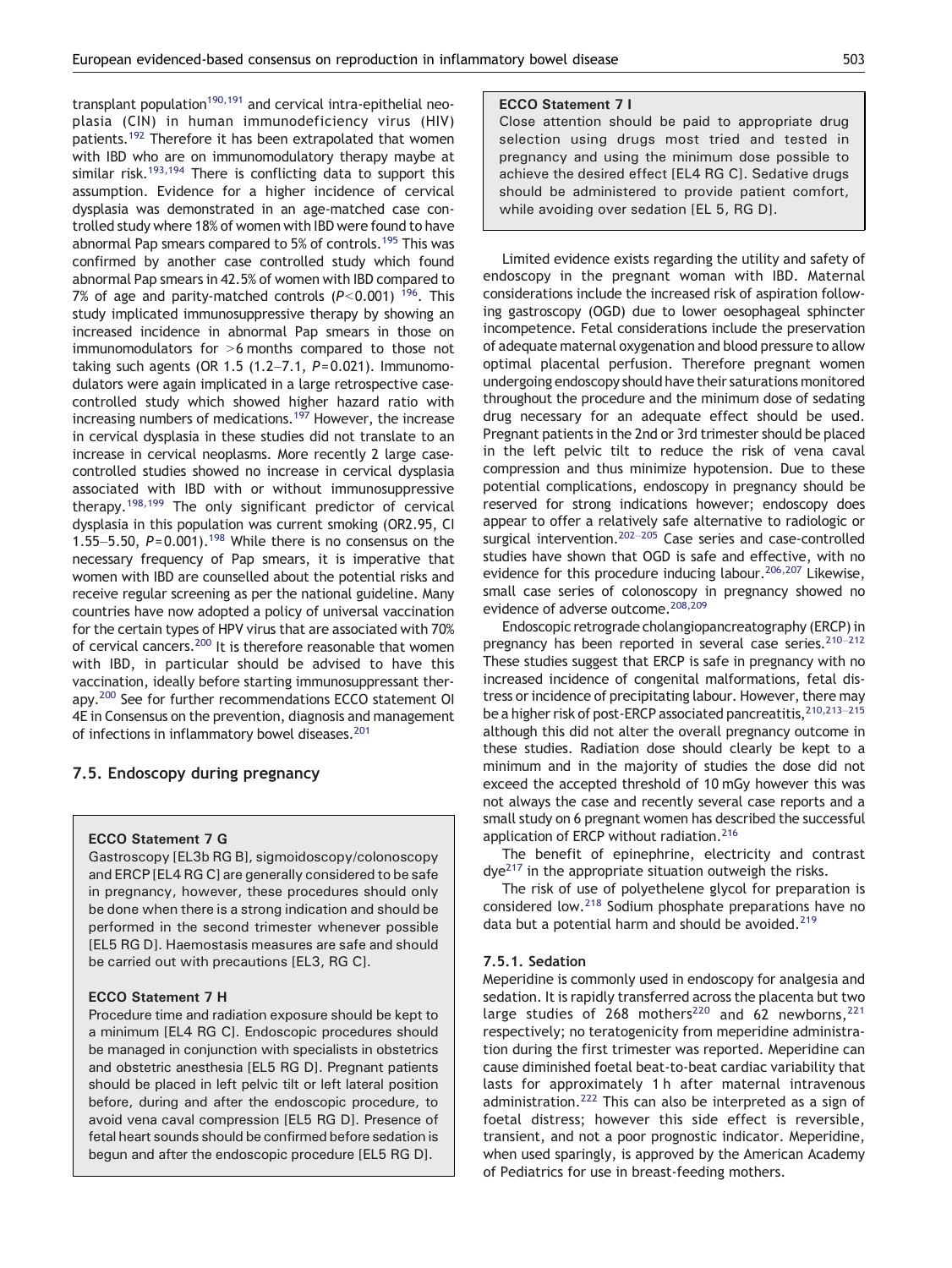

Figure 1 Algorithm for counseling females who wish to conceive.

Fentanyl is commonly administrated during labour and is considered safe although case reports note neonatal respiratory depression, muscle rigidity,<sup>223</sup> and opioid withdrawal<sup>224</sup> as potential side effects. Fentanyl is excreted in breast milk, but its low bioavailability to the breast-feeding infant makes it acceptable to breast-feed following its use.<sup>225</sup>

Propofol use during endoscopy is increasingly common. However, it has not been extensively studied in women in the first and second trimesters and therefore is not recommended for use during this time. Small amounts of propofol are excreted into breast milk and colostrum, but the concentration is considered negligible.<sup>[226](#page-17-0)</sup>

The benzodiazepines, diazepam and midazolam should be avoided particularly during the first trimester. Midazolam, the preferred benzodiazepine for endoscopy, crosses the human placenta, but fetal serum levels increase to only about one to two thirds of maternal serum levels after oral, intramuscular, or intravenous maternal administration. Midazolam and its metabolite are excreted into milk, but there is minimal exposure if breast-feeding was held for 4 h after administration of a 15 milligram dose.<sup>[226,227](#page-17-0)</sup>

# 8. Recommendations from the consensus group

## ECCO Statement 8 A

Appropriate referral for pre-pregnancy and pre-conception counseling should be available for all patients with IBD to advise and optimise management before conception [EL5 RG D].

## ECCO Statement 8 B

If steroids and biological therapy is required in third trimester, women should receive multidisciplinary care by a team with experience in treating active IBD in pregnancy [EL5 RG D].

It was shown in a small case series that the majority of IBD patients with conception plans require medication for which limited information on the safety of the peri-conceptional use is available.<sup>[228](#page-17-0)</sup> In addition, reproductive wish lead to the medication changes in one third of these patients. Therefore the working group feel it is important to counsel all IBDpatients wishing to conceive (see for suggested algorithm in females; Fig. 1). Furthermore if a flare occurs in the third trimester the working group feels that these women are in need of specialized multidisciplinary care by a team with experience in treating active IBD in pregnancy. This team should include gastroenterologists, obstetricians and pediatricians.

# Acknowledgements

The authors would like to disclose the following potential conflict of interest.

The following authors have given lectures supported by the following companies:

Van der Woude: Abbott, Schering-Plough, Centocor, UCB, Falk Foundation.

Kolacek: Neste, Abbott Ross Lab, Roche, Schering, SHS – Danone, Fresenius Kabi.

Vermeire: Ferring, Abbott, MSD, Centocor, Falk Foundation, UCB.

Munkholm: unknown.

Oresland: none.

Dotan: ABBOTT MSD GIVEN IMAGING.

Mahadevan: none.

Mckillop: none.

Dignass: Ferring, Astellas, Falk Foundation, Essex Pharma, Merckle Recordati, Abbott, UCB, Shire, Otsuka, Fresenius, Vifor, Ardeypharm, Immundiagnostik GmbH.

The following authors have received study/travel grants form the following companies:

Van der Woude: none.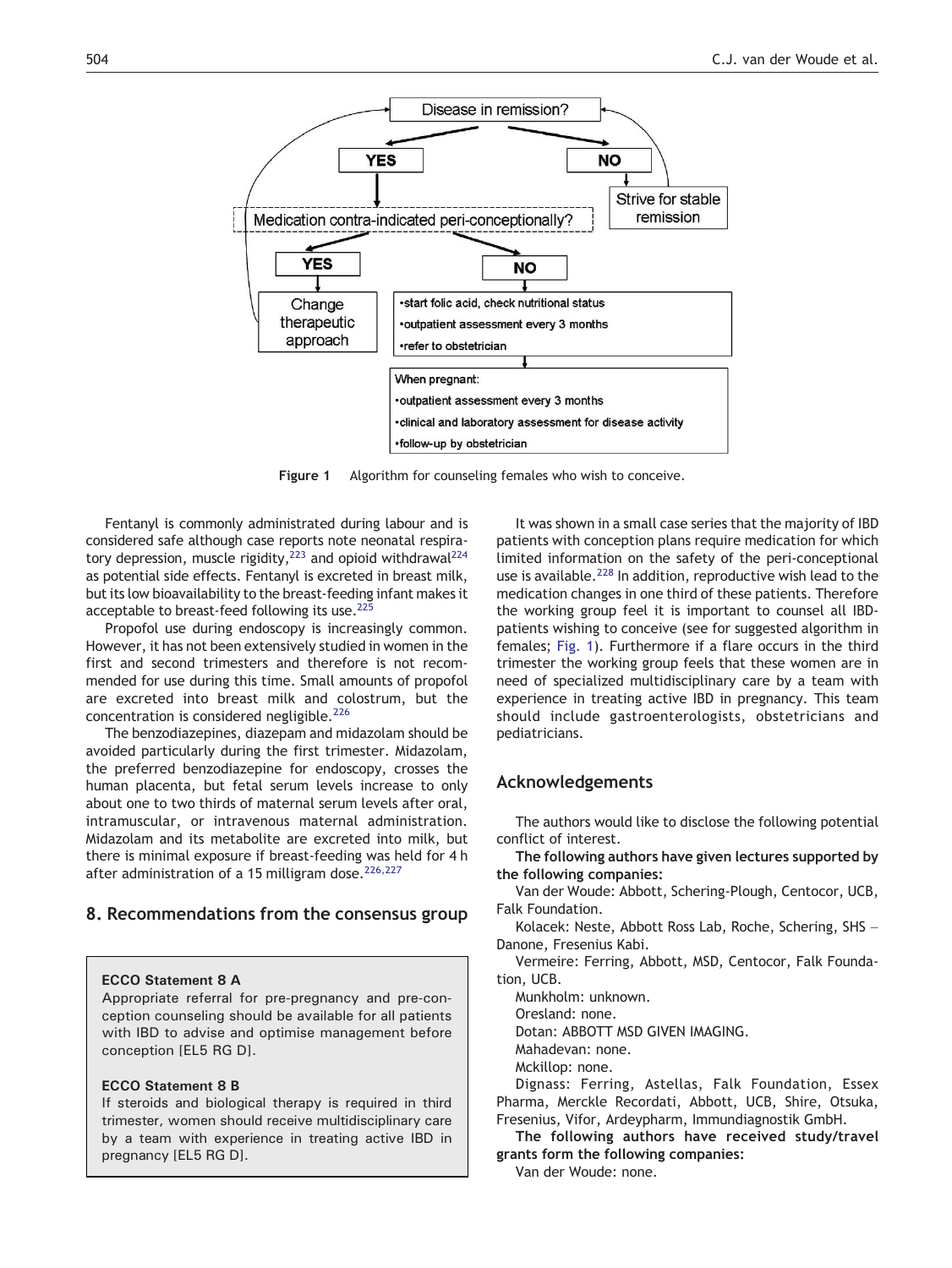<span id="page-12-0"></span>Kolacek: Nestle. Vermeire: none. Dotan: TEVA. Munkholm: unknown. Oresland: none. Mahadevan: Abbott. Mckillop: none. Dignass: Astellas, Falk Foundation, PDL, Otsuka, Fresenius; Asahi, Ferring. The following authors have received an unrestricted educational grant from the following companies: Van der Woude: Ferring, Abbott, Schering-Plough. Kolacek: Abbott, Dukat, Nestle, Podravka, SHS/Danone. Vermeire: UCB. Dotan: none. Munkholm: unknown. Oresland: none. Mahadevan: none. Mckillop: none. Dignass: none. The following aurthors have served as paid consultant for the following companies: Van der Woude: Abbott, Shire. Kolacek: Abbott, Nestle, Fresenius Kabi. Vermeire: Astra-Zeneca, Ferring, Pfizer, Shire. Dotan: CENTOCOR MILLENIUM TEVA. Munkholm: unknown. Oresland: Abbott, Ferring. Mahadevan: Abbott, UCB, Centocor, Elan, Shire, Biogen,

Takeda.

Mckillop: none.

Dignass: Ferring, Astellas, Essex Pharma, Schering Plough, Centocor, Abbott, UCB, PDL, Shire, Genentech, Genzyme.

# References

- 1. Mountifield R, Bampton P, Prosser R, Muller K, Andrews JM. Fear and fertility in inflammatory bowel disease: a mismatch of perception and reality affects family planning decisions. Inflamm Bowel Dis 2009;15:720–5.
- 2. Zelinkova Z, Baars J, Markus T, Looman CW, Kuipers EJ, Van Der Woude CJ. Female perception of the quality of life differs from male inflammatory bowel disease patients. Gut 2007;39 (Suppl No I):A145.
- 3. Baird DD, Narendranathan M, Sandler RS. Increased risk of preterm birth for women with inflammatory bowel disease. Gastroenterology 1990;99:987–94.
- 4. Marri SR, Ahn C, Buchman AL. Voluntary childlessness is increased in women with inflammatory bowel disease. Inflamm Bowel Dis 2007;13:591–9.
- 5. Anonymous, centre for evidence based medicine, Oxford. Levels of evidence and grades of recommendation. http:/www.cebm.net. Updated 5-7-2010.
- 6. Boothby LA, Doering PL. FDA labeling system for drugs in pregnancy. Ann Pharmacother 2001;35:1485–9.
- 7. Mayberry JF, Weterman IT. European survey of fertility and pregnancy in women with Crohn's disease: a case control study by European collaborative group. Gut 1986;27:821-5.
- 8. Hudson M, Flett G, Sinclair TS, Brunt PW, Templeton A, Mowat NA. Fertility and pregnancy in inflammatory bowel disease. Int J Gynaecol Obstet 1997;58:229–37.
- 9. Ørding Olsen K, Juul S, Berndtsson I, Oresland T, Laurberg S. Ulcerative colitis: female fecundity before diagnosis, during

disease, and after surgery compared with a population sample. Gastroenterology 2002;122:15–9.

- 10. Levi AJ, Fisher AM, Hughes L, Hendry WF. Male infertility due to sulphasalazine. Lancet 1979;2:276–8.
- 11. Birnie GG, McLeod TI, Watkinson G. Incidence of sulphasalazine-induced male infertility. Gut 1981;22:452–5.
- 12. O'Morain C, Smethurst P, Dore CJ, Levi AJ. Reversible male infertility due to sulphasalazine: studies in man and rat. Gut 1984;25:1078–84.
- 13. Toth A. Reversible toxic effect of salicylazosulfapyridine on semen quality. Fertil Steril 1979;31:538-40.
- 14. Dejaco C, Mittermaier C, Reinisch W, Gasche C, Waldhoer T, Strohmer H, et al. Azathioprine treatment and male fertility in inflammatory bowel disease. Gastroenterology 2001;121: 1048–53.
- 15. Sussman A, Leonard JM. Psoriasis, methotrexate, and oligopsermia. Arch Dermatol 1980;116:215–7.
- 16. Mahadevan U, Terdiman JP, Aron JA, Jacobsohn S, Turek P. Infliximab and semen quality in men with inflammatory bowel disease. Inflamm Bowel Dis 2005;11:395–9.
- 17. Katz JA, Antoni C, Keenan GF, Smith DE, Jacobs SJ, Lichtenstein GR. Outcome of pregnancy in women receiving infliximab for the treatment of Crohn's disease and rheumatoid arthritis. Am J Gastroenterol 2004;99:2385–92.
- 18. Tiainen J, Matikainen M, Hiltunen KM. Ileal J-pouch-anal anastomosis, sexual dysfunction, and fertility. Scand J Gastroenterol 1999;34:185–8.
- 19. Damgaard B, Wettergren A, Kirkegaard P. Social and sexual function following ileal pouch-anal anastomosis. Dis Colon Rectum 1995;38:286–9.
- 20. Johnson E, Carlsen E, Nazir M, Nygaard K. Morbidity and functional outcome after restorative proctocolectomy for ulcerative colitis. Eur J Surg 2001;167:40–5.
- 21. Davies RJ, O'Connor BI, Victor C, MacRae HM, Cohen Z, McLeod RS. A prospective evaluation of sexual function and quality of life after ileal pouch-anal anastomosis. Dis Colon Rectum 2008;51:1032–5.
- 22. Lepistö A, Sarna S, Tiitinen A, Järvinen HJ. Female fertility and childbirth after ileal pouch-anal anastomosis for ulcerative colitis. Br J Surg 2007;94:478–82.
- 23. Gorgun E, Remzi FH, Goldberg JM, Thornton J, Bast J, Hull TL, et al. Fertility is reduced after restorative proctocolectomy with ileal pouch anal anastomosis: a study of 300 patients. Surgery 2004;136:795–803.
- 24. Ørding Olsen K, Juul S, Berndtsson I, Oresland T, Laurberg S. Ulcerative colitis: female fecundity before diagnosis, during disease, and after surgery compared with a population sample. Gastroenterology 2002;122:15–9.
- 25. Johnson P, Richard C, Ravid A, Spencer L, Pinto E, Hanna M, et al. Female infertility after ileal pouch-anal anastomosis for ulcerative colitis. Dis Colon Rectum 2004;47:1119–26.
- 26. Olsen KO, Joelsson M, Laurberg S, Oresland T. Fertility after ileal pouch-anal anastomosis in women with ulcerative colitis. Br J Surg 1999;86:493–5.
- 27. Cornish JA, Tan E, Teare J, Teoh TG, Rai R, Darzi AW, et al. The effect of restorative procolectomy on sexual function, urinary function, fertility, pregnancy and delivery: a systematic review. Dis Colon Rectum 2007;50:1128–38.
- 28. Waljee A, Waljee J, Morris AM, Higgins PDR. Threefold increased risk of infertility: a meta-analysis of infertility after ileal pouch anal anastomosis in ulcerative colitis. Gut 2006;55:1575–80.
- 29. Oresland T, Palmblad S, Ellström M, Berndtsson I, Crona N, Hultén L. Gynaecological and sexual function related to anatomical changes in the female pelvis after restorative proctocolectomy. Int J Colorectal Dis 1994;9:77–81.
- 30. Asztély M, Palmblad S, Wikland M, Hultén L. Radiological study of changes in the pelvis in women following proctectomy. Int J Colorectal Dis 1991;6:103–7.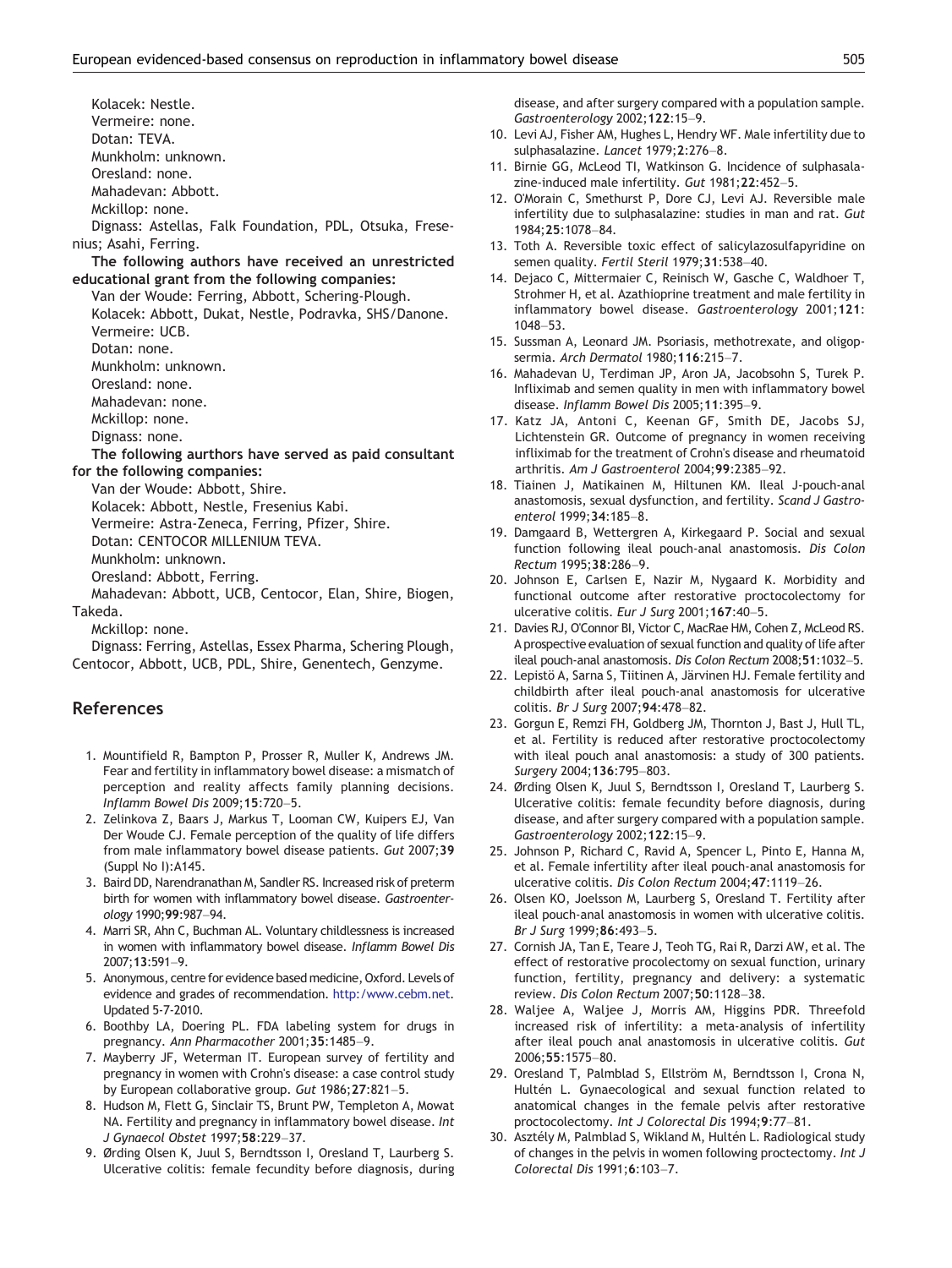- <span id="page-13-0"></span>31. Van Horn C, Barrett P. Pregnancy, delivery, and postpartum experiences of fifty-four women with ostomies. J Wound Ostomy Continence Nurs 1997;24:151–62.
- 32. Korelitz BI. Inflammatory bowel disease and pregnancy. Gastroenterol Clin North Am 1998;27:213–24.
- 33. Reddy D, Murphy SJ, Kane SV, Present DH, Kornbluth AA. Relapses of inflammatory bowel disease during pregnancy: inhospital management and birth outcomes. Am J Gastroenterol 2008;103:1203–9.
- 34. Bortoli A, Saibeni S, Tatarella M, Prada A, Beretta L, Rivolta R, et al. Pregnancy before and after the diagnosis of inflammatory bowel diseases: retrospective case-control study. J Gastroenterol Hepatol 2007;22:542–9.
- 35. Buyon JP. The effects of pregnancy on autoimmune diseases. J Leukoc Biol 1998;63:281–7.
- 36. Fedorkow DM, Persaud D, Nimrod CA. Inflammatory bowel disease: a controlled study of late pregnancy outcome. Am J Obstet Gynecol 1989;160:998–1001.
- 37. Mogadam M, Dobbins III WO, Korelitz BI, Ahmed SW. Pregnancy in inflammatory bowel disease: effect of sulfasalazine and corticosteroids on fetal outcome. Gastroenterology 1981;80:  $72–6.$
- 38. Mahadevan U, Sandborn WJ, Li D, Hakimian S, Kane S. Pregnancy outcomes in women with inflammatory bowel disease: a large community-based study from northern California. Gastroenterology 2007;133:1106–12.
- 39. Cornish J, Tan E, Teare J, Teoh TG, Rai R, Clark SK, et al. A meta-analysis on the influence of inflammatory bowel disease on pregnancy. Gut 2007;56:830–7.
- 40. Castiglione F, Pignata S, Morace F, Sarubbi A, Baratta MA, D'Agostino L, et al. Effect of pregnancy on the clinical course of a cohort of women with inflammatory bowel disease. Ital J Gastroenterol 1996;28:199–204.
- 41. Riis L, Vind I, Politi P, Wolters F, Vermeire S, Tsianos E, et al. Does pregnancy change the disease course? A study in a European cohort of patients with inflammatory bowel disease. Am J Gastroenterol 2006;101:1539–45.
- 42. Nwokolo CU, Tan WC, Andrews HA, Allan RN. Surgical resections in parous patients with distal ileal and colonic Crohn's disease. Gut 1994;35:220–3.
- 43. Alstead EM. Inflammatory bowel disease in pregnancy. Postgrad Med J 2002;78:23–6.
- 44. Ilnyckyji A, Blanchard JF, Rawsthorne P, Bernstein CN. Perianal Crohn's disease and pregnancy: role of the mode of delivery. Am J Gastroenterol 1999;94:3274–8.
- 45. Brandt LJ, Estabrook SG, Reinus JF. Results of a survey to evaluate whether vaginal delivery and episiotomy lead to perineal involvement in women with Crohn's disease. Am J Gastroenterol 1995;90:1918–22.
- 46. Hahnloser D, Pemberton JH, Wolff BG, Larson D, Harrington J, Farouk R, et al. Pregnancy and delivery before and after ileal pouch-anal anastomosis for inflammatory bowel disease: immediate and long term consequences and outcomes. Dis Colon Rectum 2004;47:1127–35.
- 47. Ramalingam T, Box B, Mortensen NM. Pregnancy delivery and pouch function after ileal pouch-anal anastomosis for ulcerative colitis. Dis Colon Rectum 2003;46:1292.
- 48. Remzi FH, Gorgun E, Bast J, Schroeder T, Hammel J, Philipson E, et al. Vaginal delivery after ileal pouch-anal anastomosis: a word of caution. Dis Colon Rectum 2005;48:1691–9.
- 49. Polle SW, Vlug MS, Slors JF, Zwinderman AH, van der Hoop AG, Cuesta MA, et al. Effect of vaginal delivery on long term pouch function. Br J Surg 2006;93:1394–401.
- 50. Nicholl MC, Thompson JM, Cocks PS. Stomas and pregnancy. Aust N Z J Obstet Gynaecol 1993;33:322–4.
- 51. Lepito A, Sarna S, Tiitinen A, Jarvinen HJ. Female fertility and childbirth after ileal pouch-anal anastomosis for ulcerative colitis. Br J Surg 2007;94:478–82.
- 52. Ravid A, Richard CS, Spencer LM, O'Connor BI, Kennedy ED, MacRae HM, et al. Pregnancy, delivery, and pouch function after ileal pouch-anal anastomosis for ulcerative colitis. Dis Colon Rectum 2002;45:1283–8.
- 53. Ong JP, Edwards GJ, Allison MC. Mode of delivery and risk of feacal incontinence in women with or without inflammatory bowel disease: questionnaire survey. Inflamm Bowel Dis 2007;13:1391–4.
- 54. Mogadam M, Korelitz BI, Ahmed SW, Dobbins III WO, Baiocco PJ. The course of inflammatory bowel disease during pregnancy and postpartum. Am J Gastroenterol 1981;75:265–9.
- 55. Moffatt DC, Ilnyckyj A, Bernstein CN. A population-based study of breastfeeding in inflammatory bowel disease: initiation, duration, and effect on disease in the postpartum period. Am J Gastroenterol 2009;104:2517–23.
- 56. Scott HJ, McLeod RS, Blair J, O'Connor B, Cohen Z. Ileal pouchanal anastomosis: pregnancy, delivery and pouch function. Int J Colorectal Dis 1996;11:84–7.
- 57. Yang H, McElree C, Roth MP, Shanahan F, Targan SR, Rotter JI. Familial empirical risks for inflammatory bowel disease: differences between Jews and non-Jews. Gut 1993;34:517–24.
- 58. Orholm M, Munkholm P, Langholz E, Nielsen OH, Sørensen TI, Binder V. Familial occurrence of inflammatory bowel disease. NEJM 1991;324:84–8.
- 59. Peeters M, Nevens H, Baert F, Hiele M, de Meyer AM, Vlietinck R, et al. Familial aggregation in Crohn's disease: increased ageadjusted risk and concordance in clinical characteristics. Gastroenterology 1996;111:597–603.
- 60. Shivananda S, Lennard-Jones J, Logan R, Fear N, Price A, Carpenter L, et al. Incidence of inflammatory bowel disease across Europe: is there a difference between north and south? Results of the European Collaborative Study on Inflammatory Bowel Disease (EC-IBD). Gut 1996;39:690–7.
- 61. Laharie D, Debeugny S, Peeters M, Van Gossum A, Gower-Rousseau C, Bélaïche J, et al. Inflammatory bowel disease in spouses and their offspring. Gastroenterology 2001;120:816–9.
- 62. Barrett JC, Hansoul S, Nicolae DL, Cho JH, Duerr RH, Rioux JD, et al. Genome-wide association defines more than 30 distinct susceptibility loci for Crohn's disease. Nat Genet 2008;40:955–62.
- 63. Bengston MB, Solvberg IC, Aamodt G, Jahnsen J, Moum B, IBSEN study group. Relationships between inflammatory bowel disease and perinatalfactors: both maternal and paternal disease are related to preterm birth of offspring. Inflamm Bowel Dis 2010;16:847–55.
- 64. Stephansson O, Larsson H, Pedersen L, Kieler H, Granath F, Ludvigsson JF, et al. Crohn's disease is a risk factor for preterm birth. Clin Gastroenterol Hepatol 2010;8:509–15 Epub 2010 Mar 2.
- 65. Bush MC, Patel S, Lapinski RH, et al. Perinatal outcomes in inflammatory bowel disease. J Matern Fetal Neonatal Med 2004;15:237–41.
- 66. Nguyen GC, Boudreau H, Harris M, Maxwell CV. Outcomes of obstetric hospitalization among women with inflammatory bowel disease in the United States. Clin Gastroenterol Hepatol 2009;7:329–34.
- 67. Nørgård B, Hundborg HH, Jacobsen BA, Nielsen GL, Fonager K. Disease activity in pregnant women with Crohn's Disease and birth outcomes: a regional Danish cohort study. Am J Gastroenterol 2007;102:1947–54.
- 68. Dominitz JA, Young JC, Boyko EJ. Outcomes of infants born to mothers with inflammatory bowel disease: a population-based cohort study. Am J Gastroenterol 2002;97:641–8.
- 69. Nørgård B, Puho E, Pedersen L, Czeizel AE, Sørensen HT. Risk of congenital abnormalities in children born to women with ulcerative colitis: a population-based, case-control study. Am J Gastroenterol 2003;98:2006–10.
- 70. Mahadevan U. Pregnancy and inflammatory bowel disease. Med Clin N Am 2010;94:53–73.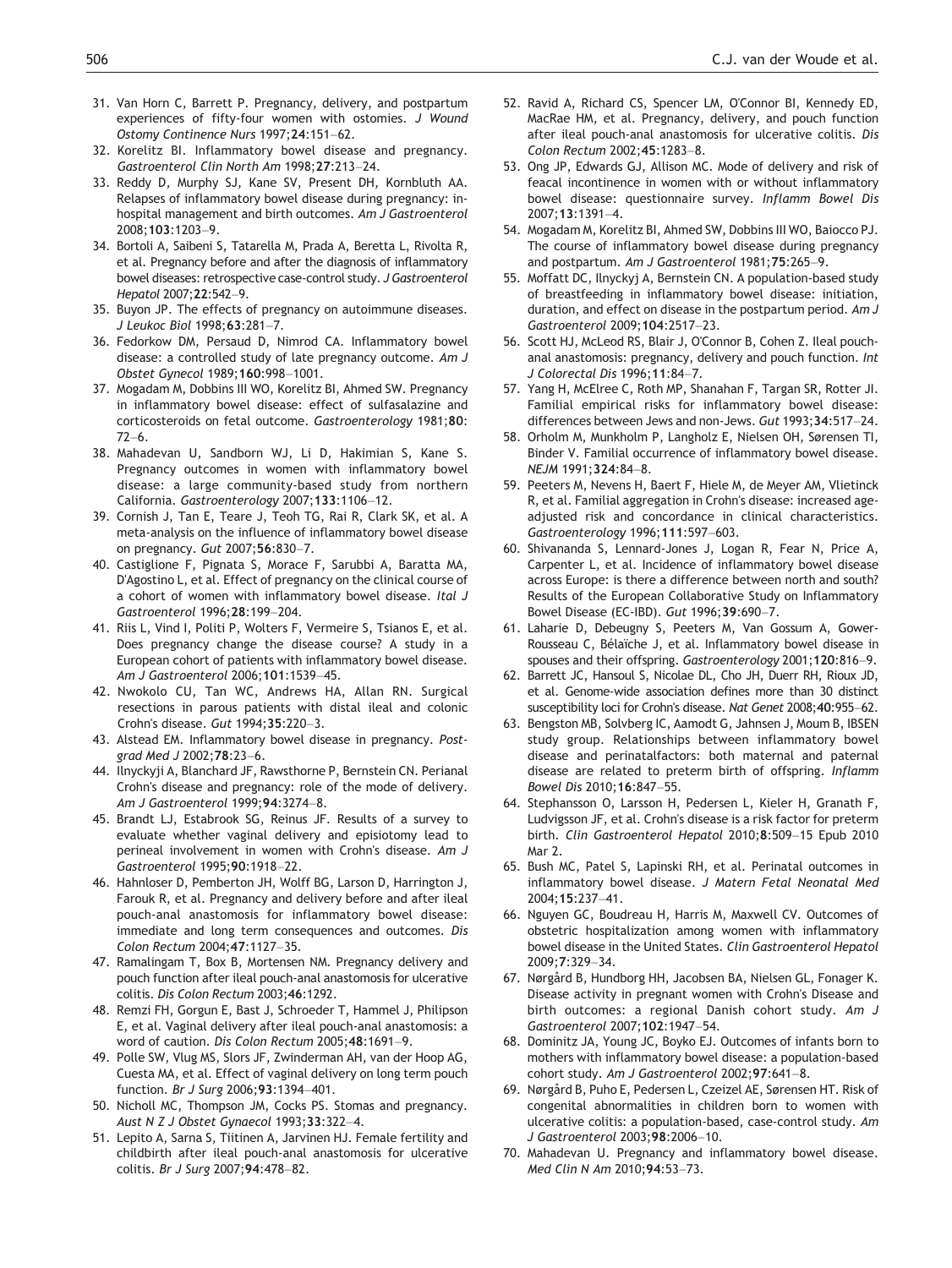- <span id="page-14-0"></span>71. Mahadevan U, Kane SV, Church JA. The effect of maternal peripartum infliximab use on neonatal immune response. Gastroenterology 2008;134(Suppl1):A69.
- 72. Kaine JL, Kivitz AJ, Birbara C, et al. Immune responses following administration of influenza and pneumococcal vaccines to patients with rheumatoid arthritis receiving adalimumab. J Rheumatol 2007;4:72–9.
- 73. Cheent K, Nolan J, Shariq S, Kiho L, Pal A, Arnold J. Case report: fatal case of disseminated BCG infection in an infant botn to a mother taking infliximab for Crohn's disease. J Crohn's Colitis 2010;4:603–5 (this issue).
- 74. Kane SV, Acquah LA. Placental transport of immunoglobulins: a clinical review for gastroenterologist who prescribe therapeutic monoclonal antibodies to women during conception and pregnancy. Am J Gastroenterol 2009;104:228-3.
- 75. Papa A, Mocci G, Bomizzi M, Felice C, Andrisani G, De Vitis I, et al. Use of infliximab in particular clinical settings: management based on current evidence. Am J Gastroenterol 2009;104:1575–86.
- 76. Hanan IM. Inflammatory bowel disease in the pregnant woman. Compr Ther 1998;24:409–14.
- 77. Nielsen OH, Andreasson B, Bondesen S, Jarnum S. Pregnancy in ulcerative colitis. Scand J Gastroenterol 1983;18:735–42.
- 78. Nielsen OH, Andreasson B, Bondesen S, Jacobsen O, Jarnum S. Pregnancy in Crohn's disease. Scand J Gastroenterol 1984;19: 724–32.
- 79. Miller JP. Inflammatory bowel disease in pregnancy: a review. J R Soc Med 1986;79:221–5.
- 80. Khosla R, Willoughby CP, Jewell DP. Crohn's disease and pregnancy. Gut 1984;25:52–6.
- 81. Willoughby CP, Truelove SC. Ulcerative colitis and pregnancy. Gut 1980;21:469–74.
- 82. Woolfson K, Cohen Z, McLeod RS. Crohn's disease and pregnancy. Dis Colon Rectum 1990;33:869–73.
- 83. Beniada A, Benoist G, Maurel J, Dreyfus M. Inflammatory bowel disease and pregnancy: report of 76 cases and review of the literature. J Gynecol Obstet Reprod 2005;34:581–8.
- 84. Baiocco PJ, Korelitz BI. The influence of inflammatory bowel disease and its treatment on pregnancy and fetal outcome. J Clin Gastroenterol 1984;6:211–6.
- 85. Mahadevan U, Kane S. American Gastroenterology Association Institute technical review on the use of gastrointestinal medication in pregnancy. Gastroenterology 2006;131:282–311.
- 86. Nørgård B, Fonager K, Pedersen L, Jacobsen BA, Sørensen HT. Birth outcome in women exposed to 5-aminosalicylic acid during pregnancy: a Danish cohort study. Gut 2003;52:243–5.
- 87. Nørgård B, Pedersen L, Christensen LA, Sorensen HT. Therapeutic drug use in women with Crohn's Disease and birth outcomes; A Danish Nationalwide Cohort Study. Am J Clin Nutr 2007;102: 1406–13.
- 88. Mahadevan U, Corley D. Aminosalicylate (ASA) use during pregnancy is not associated with increased adverse events or congenital malformations in women with inflammatory bowel disease. Gastroenterology 2006;130(Suppl2):A40 (abstract).
- 89. Nørgård B, Czeizel AE, Rockenbauer M, Olsen J, Sørensen HT. Population-based case control study of the safety of sulfasalazin during pregnancy. Aliment Pharmacol Ther 2001;15:483–6.
- 90. Rahimi R, Nikfar S, Rezaie A, Abdollahi M. Pregnancy outcome in women with inflammatory bowel disease following exposure to 5-aminosalicylic acid drugs: a meta-analysis. Reprod Toxicol 2008;25:271–5.
- 91. Moffat DC, Bernstein CN. Drug therapy for inflammatory bowel disease in pregnancy and the puerperium. Best Pract Res Clin Gastroenterol 2007;21:835–47.
- 92. Park-Wyllie L, Mazzotta P, Pastuszak A, Moretti ME, Beique L, Hunnisett L, et al. Birth defects after maternal exposure to corticosteroids: prospective cohort study and meta-analysis of epidemiological studies. Teratology 2000;62:385–92.
- 93. Carmichael SL, Shaw GM, Ma C, Werler MM, Rasmussen SA, Lammer EJ. National Birth Defects Prevention Study. Maternal corticosteroid use and orofacial clefts. Am J Obstet Gynecol 2007;197:585 e1–e7.
- 94. Gur C, Diav-Citrin O, Shechtman S, Arnon J, Ornoy A. Pregnancy outcome after first trimester exposure to corticosteroids: a prospective controlled study. Reprod Toxicol 2004;18:93–101.
- 95. Homar V, Grosek S, Battelino T. High-dose methylprednisolone in a pregnant woman with Crohn's disease and adrenal suppression in her neonate. Neonatology 2008;94:306–9.
- 96. Beaulieu DB, Ananthakrishnan AN, Issa M, Rosenbaum L, Skaros S, Newcomer JR, et al. Budesonide induction and mainenance therapy for Crohn's disease during pregnancy. Inflamm Bowel Dis 2009;15:25–8.
- 97. De Boer NK, Jarbandhan SV, de Graaf P, Mulder CJ, van Elburg RM, van Bodegraven AA. Azathioprine use during pregnancy: unexpected intrauterine exposure to metabolites. Am J Gastroenterol 2006;101:1390–2.
- 98. Jharap B, De Boer NKH, Van Der Woude JC, Hommes DW, Stokkers P, De Jong DJ, et al. Thiopurine metabolites measurements during pregnancy in mother and child. Gut 2008;57:A253.
- 99. Cleary BJ, Kallen B. Early pregnancy azathioprine use and pregnancy outcome. Birth Defects Res 2009;85:647–54.
- 100. Goldstein LH, Dolinsky G, Greenberg R, Schaefer C, Cohen-Kerem R, Diav-Citrin O, et al. Pregnancy outcome of women exposed to azathioprine during pregnancy. Birth Defects Res 2007;79:696–701.
- 101. Cassina M, Fabris L, Okolicsanyi L, Gervasi MT, Memmo A, Tiboni GM, et al. Therapy of inflammatory bowel disease in pregnancy and lactation. Expert Opin Drug Saf 2009;8:695–707.
- 102. Francella A, Dyan A, Bodian C, Rubin P, Chapman M, Present DH. The safety of 6-mercaptopurine for childbearing patients with inflammatory bowel disease: a retrospective cohort study. Gastroenterology 2003;124:9–17.
- 103. Langagergaard V, Pedersen L, Gislum M, Nørgard B, Sørensen HT. Birth outcome in women treated with azathioprine or mercaptopurine during pregnancy: a Danish nationwide cohort study. Aliment Pharmacol Ther 2007;25:73–81.
- 104. de Boer NK, Van Elburg RM, Wilhelm AJ, Remmink AJ, Van Vugt JM, Mulder CJ, et al. 6-thioguanine for Crohn's disease during pregnancy: thiopurine metabolite measurements in both mother and child. Scand J Gastroenterol 2005;40:1374–7.
- 105. Bar-Oz B, Hackman R, Einarson T, Koren G. Pregnancy outcome after cyclosporine therapy during pregnancy: a meta-analysis. Transplantation 2001;71:1051–5.
- 106. Jain AB, Reyes J, Marcos A, Mazariegos G, Eghtesad B, Fontes PA, et al. Pregnancy after liver transplantation with tacrolimus immunosuppression: a single centre's experience update at 13 years. Transplantation 2003;76:827–32.
- 107. Branche J, Cortot A, Bourreille A, Coffin B, de Vos M, de Saussure P, et al. Cyclosporine treatment of steroid-refractory ulcerative colitis during pregnancy. Inflamm Bowel Dis 2009;15:1044–8.
- 108. Baumgart DC, Sturm A, Wiedenmann B, e Dignass AU. Uneventful pregnancy and neonatal outcome with tacrolimus in refractory ulcerative colitis. Gut 2005;54:1822–3.
- 109. Dara P, Slater L, Armenrhout S. Succesful pregnancy during chemotherapy for acute leukemia. Cancer 1981;47:845–6.
- 110. Kozlowski RD, Steinbrunner JV, MacKenzie AH, Clough JD, Wilke WS, Segal AM. Outcome of first trimester exposure to low-dose methotrexate in eight patients with rheumatic disease. Am J Med 1990;88:589–92.
- 111. Smithells RW, Newman CG. Recognition of thalidomide defects. J Med Genet 1992;29:716–23.
- 112. Vasiliauskas EA, Church JA, Silverman N, Barry M, Targan SR, Dubinsky MC. Case report: evidence for transplacental transfer of maternally administered infliximab to the newborn. Clin Gastroenterol Hepatol 2006;4:1255–8.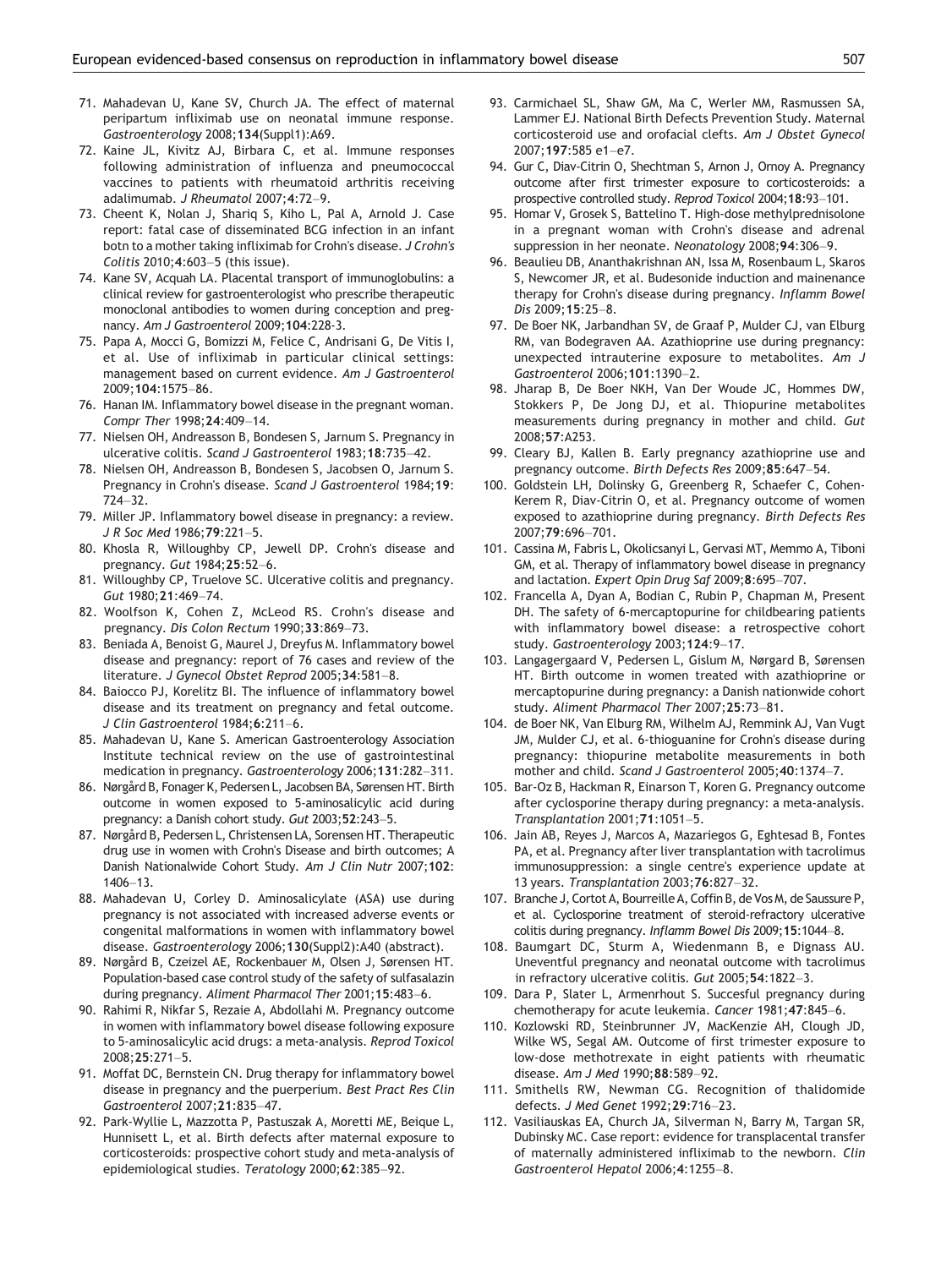- <span id="page-15-0"></span>113. Mahadevan U, Terdiman J, Church J, Vasiliauskas E, Gitis A, Dubinsky MC. Infliximab levels in infants born to women with inflammatory bowel disease. Gastroenterol 2007;132(Suppl 2): A144.
- 114. Lichtenstein G, Cohen R, Feagan B, Sandborn W, Salzberg B, Chen D, et al. Safety of infliximab in Crohn's disease: data from the 5000 patient TREAT Registry. Gastroenterol 2004;126(Suppl 4):A54.
- 115. Vesga L, Terdiman JP, Mahadevan U. Adalimumab use in pregnancy. Gut 2005;54:890.
- 116. Miskin DS, van Denise W, Becker JM, Farraye FA. Succesful use of adalimumab for Crohn's disease in pregnancy. Inflamm Bowel Dis 2006;12:827–8.
- 117. Coburn LA, Wise PE, Schwartz DE. The successful use of adalimumab to treat active Crohn's disease of an ileoanal pouch during pregnancy. Dig Dis Sci 2006;51:2045–7.
- 118. Winger EE, Reed JL. Treatment with tumor necrosis factor inhibitors and intravenous immunoglobulin improves live birth rates in women with recurrent spontaneous abortion. Am J Reprod Immunol 2008;60:8–16.
- 119. Nesbitt ABDSS, Foulkes R. Placental transfer and accumulation in milk of the anti-TNF antibody TN3 in rats: immunoglobulin G1 versus PEGylated Fab. Am J Gastroenterol 2006:119 Abstract.
- 120. Mahadevan U, Abreu MT. Certolizumab use in pregnancy: low levels detected in cord blood. Gastroenterol 2007;132:A-144.
- 121. Piper JM, Mitchel EF, Ray WA. Prenatal use of metronidazole and birth defects: no association. Obstet Gynecol 1993;82:348–52.
- 122. Schwebke JR. Metronidazole: utilization in the obstetric and gynecologic patient. Sex Transm Dis 1995;22:370–6.
- 123. Berkovitch M, Pastuszak A, Gazarian M, Lewis M, Koren G. Safety of the new quinolones in pregnancy. Obstet Gynecol 1994;84:535–8.
- 124. Linseman DA, Hampton LA, Branstetter DG. Quinolone induced arthropathy in the neonatal mouse. Morphological analysis of articular lesions produced by pipemidic acid and ciprofloxacin. Fundam Appl Toxicol 1995;28:59–64.
- 125. Hay G, Clausen T, Whitelaw A, Trygg K, Johnston C, Henriksen T, et al. Maternal folate and cobalamin status predicts vitamin status in newborns and 6-month-old infants. J Nutr 2010 January 13;140:557–64.
- 126. Czeizel AE, Dudas I, Metneki J. Pregnancy outcomes in a randomised controlled trial of periconceptional multivitamin supplementation. Final report. Arch Gynecol Obstet 1994;255: 131–9.
- 127. Czeizel AE, Toth M, Rockenbauer M. Population-based casecontrol study of folic acid supplementation during pregnancy. Teratology 1996;53:345–51.
- 128. Morris JK, Wald NJ. Prevalence of neural tube defect pregnancies in England and Wales from 1964 to 2004. J Med Screen 2007;14:55–9.
- 129. Blencowe H, Cousens S, Modell B, Lawn J. Folic acid to reduce neonatal mortality from neural tube disorders. Int J Epidemiol 2010;39(Supplement 1):i110–21.
- 130. Kulnigg S, Gasche C. Systematic review: managing anaemia in Crohn's disease. Aliment Pharmacol Ther 2006;24:1507–23.
- 131. Kovacs CS. Vitamin D in pregnancy and lactation: maternal, fetal, and neonatal outcomes from human and animal studies. Am J Clin Nutr 2008;88:520S–8S.
- 132. Hill J, Clark A, Scott NA. Surgical treatment of acute manifestations of Crohn's disease during pregnancy. J R Soc Med 1997;90:64–6.
- 133. Kane SV. Inflammatory bowel disease in pregnancy. Gastroenterol Clin North Am 2003;32:323–40.
- 134. Visser BC, Glasgow RE, Mulvihill KK, Mulvihill SJ. Safety and timing of nonobstetric abdominal surgery in pregnancy. Dig Surg 2001;18:409–17.
- 135. Kane S, Lemieux N. The role of breastfeeding in postpartum disease activity in women with inflammatory bowel disease. Am J Gastroenterol 2005;100:102–5.
- 136. Esbjorner E, Jarnerot G, Wranne L. Sulphasalazine and sulphapyridine serum levels in children to mothers treated with sulphasalazine during pregnancy and lactation. Acta Paediatr Scand 1987;76:137–42.
- 137. Diav-Citrin O, Park YH, Veerasuntharam G, Polachek H, Bologa M, Pastuszak A, et al. The safety of mesalamine in human pregnancy: a prospective controlled cohort study. Gastroenterology 1998;114:23–8.
- 138. Habal FM, Hui G, Greenberg GR. Oral 5-aminosalicylic acid for inflammatory bowel disease in pregnancy: safety and clinical course. Gastroenterology 1993;105:1057–60.
- 139. Marteau P. Foetal outcome in women with IBD treated during pregnancy wit oral mesalazine microgranules. Aliment Pharmacol Ther 1998;12:1101–8.
- 140. Heisterberg L. Blood and milk concentration of metronidazole in mothers and infants. J Perinat Med 1983;11:114–20.
- 141. Gardner DK. Simultaneous concentrations of ciprofloxacin in breast milk and in serum in mother and breast fed infant. Clin Pharm 1992;11:352–4.
- 142. Beitins IZ, Bayard F, Ances IG, Kowarski A, Migeon CJ. The transplacental passage of prednisone and prednisolone in pregnancy near term. J Pediatr 1972;81:936–45.
- 143. Ost L, Wettrell G, Bjorkhem I, Björkhem I, Rane A. Prednisolone excretion in human milk. J Pediatr 1985;106:1008–11.
- 144. Christensen LA, Dahlerup JF, Nielsen MJ, Fallingborg JF, Schmiegelow K. Azathioprine treatment during lactation. Aliment Pharmacol Ther 2008;28:1209–13.
- 145. Zelinkova Z, De Boer IP, Van Dijke MJ, Kuipers EJ, Van Der Woude CJ. Azathioprine treatment during lactation. Aliment Pharmacol Ther 2009;30:90–1.
- 146. Gardiner SJ, Gearry BB, Roberts RL, Zhang M, Barclat ML, Begg EJ. Exposure to thiopurines drugs through breast milk is low based on metabolite concentrations in mother infant pairs. Br J Clin Pharmacol 2006;62:453–6.
- 147. Moretti ME, Verjee Z, Ito S, Koren G. Breast feeding during maternal use of azathioprine. Ann Pharmacother 2006;40:2269–72.
- 148. Schwab M, Klotz U. Pharmacokinetic considerations in the treatment of inflammatory bowel disease. Clin Pharmacokinet 2001;40:723–51.
- 149. Gardiner SJ, Begg EJ. Breastfeeding during tacrolimus therapy. Obstet Gynecol 2006;107:453–5.
- 150. Moretti ME, Sgro M, Johnson DW, Sauve RS, Woolgar MJ, Taddio A, et al. Cyclosporin excretion into breast milk. Transplantation  $2003.75.2144 - 6$
- 151. Kane S, Ford J, Cohen R, Wagner C. Absence of infliximab in infants and breast milk form nursing mothers receiving therapy for Crohn's disease before and after delivery. J Clin Gastroenterol 2009;43:613–6.
- 152. Stengel JZ, Arnold HL. Is infliximab safe to use while breastfeeding? World J Gastroenterol 2008;14:3085–7.
- 153. Ben-Horin S, Yavzori M, Katz L, Picard O, Fudim E, Chowers Y, et al. Adalimumab level in breast milk of a nursing mother. Clin Gastroenterol Hepatol 2010;8:475–6.
- 154. Moody G, Probert CS, Srivastava EM, Rhodes J, Mayberry JF. Sexual dysfunction amongst women with Crohn's disease: a hidden problem. Digestion 1992;52:179–83.
- 155. Moody GA, Mayberry JF. Perceived sexual dysfunction amongst patients with inflammatory bowel disease. Digestion 1993;54: 256–60.
- 156. Weber AM, Ziegler C, Belinson JL, Mitchinson AR, Widrich T, Fazio V. Gynecologic history of women with inflammatory bowel disease. Obstet Gynaecol 1995;86:843–7.
- 157. Fuller-Thomson E, Sulman J. Depression and inflammatory bowel disease: findings from two nationally representative Canadian surveys. Inflamm Bowel Dis 2008;12:697–707.
- 158. Timmer A, Bauer A, Dignass A, Rogler G. Sexual function in persons with inflammatory bowel disease: a survey with matched controls. Clin Gastroenterol Hepatol 2007;5:87–94.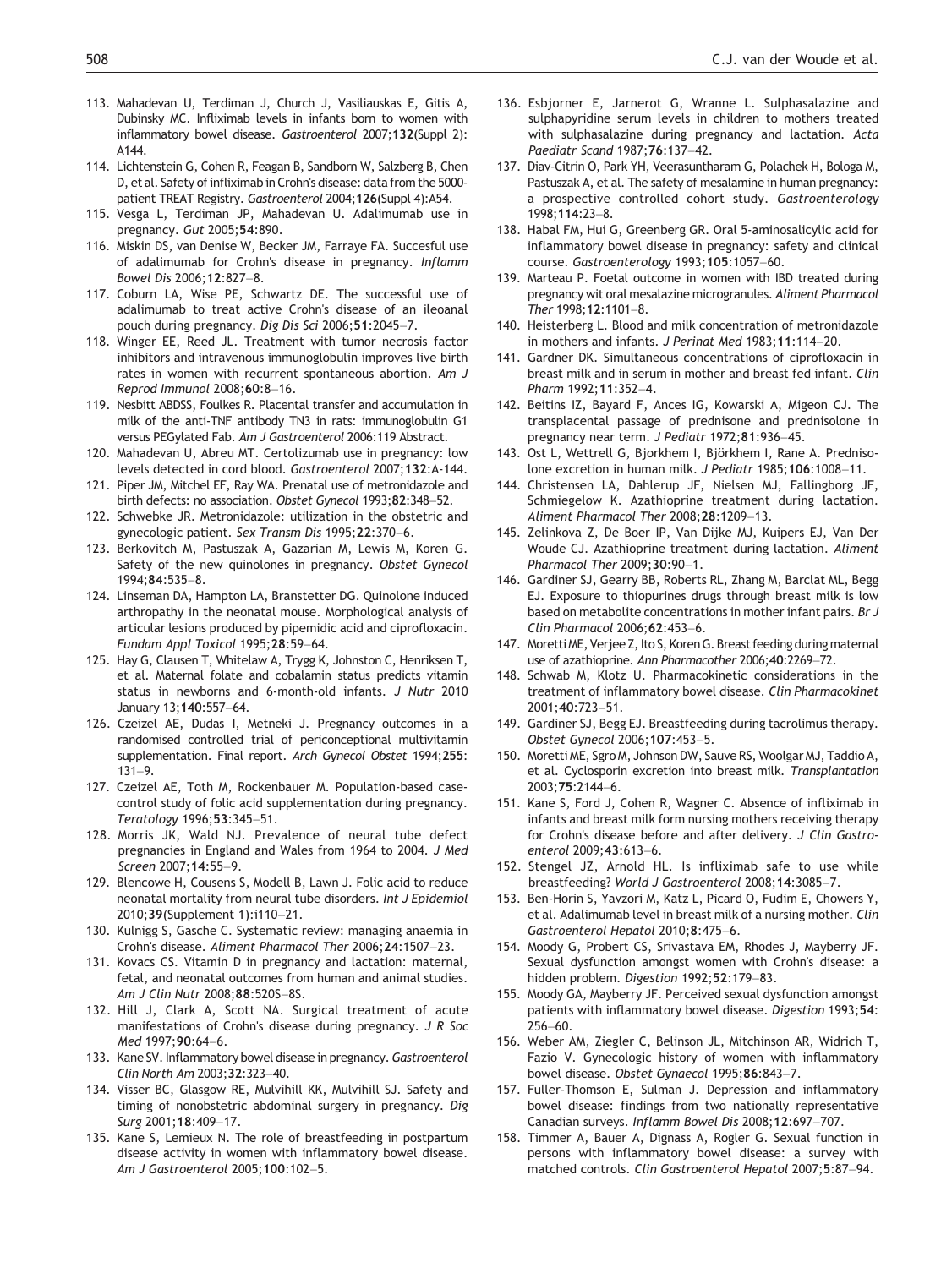- <span id="page-16-0"></span>159. Muller K, Prosser R, Bampton P, Mountifield R, Andrews JM. Female gender and surgery impair relationships, body image, and sexuality in inflammatory bowel disease: patient perceptions. Inflamm Bowel Dis 2010 Aug Epub;16:657–63.
- 160. Cornish JA, Tan E, Teare J, Teoh TG, Rai R, Darzi AW, et al. The effect of restorative procolectomy on sexual function, urinary function, fertility, pregnancy and delivery: a systematic review. Dis Colon Rectum 2007;50:1128–38.
- 161. Timmer A, Bauer A, Kemptner D, Takses A, Ott C, Fürst A. Determinants of male sexual function in inflammatory bowel disease: a survey-based cross-sectional analysis in 280 men. Inflamm Bowel Dis 2007;13:1236–43.
- 162. Larson DW, Davies MM, Dozoiz EJ, Cima RR, Piotrowica K, Anderson K, et al. Sexual function, body image and quality of life after laparoscopic and open ileal pouch-anal anastomosis. Dis Colon Rectum 2008;51:392–6.
- 163. Davies RJ, O'Connor BI, Victor C, MacRae HM, Cohen Z, McLeod RS. A prospective evaluation of sexual function and quality of life after ileal pouch-anal anastomosis. Dis Colon Rectum 2008;51:1032–5.
- 164. Hueting WE, Gooszen HG, Laarhoven CJHM. Sexual function and continence after ileo pouch anal anastomosis: a comparison between a meta-analysis and a questionnaire survey. Int J Colorectal Dis 2004;19:215–8.
- 165. Berndtsson I, Oresland T, Hulten L. Sexuality in patients with ulcerative colitis before and after restorative procolectomy: a prospective study. Scand J Gastroenterol 2004;4:374–9.
- 166. World health organization (WHO). Selected practice recommendations for contraceptive use. Geneva: WHO; 2002.
- 167. Cosnes J, Carbonnel F, Carrat F, Beaugerie L, Gendre JP. Oral contraceptive use and the clinical course of Crohn's disease: a prospective cohort study. Gut 1999;48:218–22.
- 168. Lashner BA, Kane SV, Hanauer SB. Lack of association between oral contraceptive use and Crohn's disease: a community-based matched case-control study. Gastroenterology 1989;97: 1442–7.
- 169. Lashner BA, Kane SV, Hanauer SB. Lack of association between oral contraceptive use and ulcerative colitis. Gastroenterology 1990;99:1032–6.
- 170. Cornish JA, Tan E, Simillis C, Clark SK, Teare J, Tekkis PP. The risk of oral contraceptives in the etiology of inflammatory bowel disease: a meta-analysis. Am J Gastroenterol 2008;103: 2394–400.
- 171. Wakefield AJ, Sawyerr AM, Hudson M, Dhillon AP, Pounder RE. Smoking, the oral contraceptive pill, and Crohn's disease. Dig Dis Sci 1991;36:1147–50.
- 172. van Vliet HA, Bertina RM, Dahm AE, Rosendaal FR, Rosing J, Sandset PM, et al. Different effects of oral contraceptives containing different progestogens on protein S and tissue factor pathway inhibitor. Thromb Haemost 2008;6:346–51.
- 173. Bloemenkamp KW, Rosendaal FR, Helmerhorst FM, Koster T, Bertina RM, Vandenbroucke JP. Hemostatic effects of oral contraceptives in women who developed deep-vein thrombosis while using oral contraceptives. Thromb Haemost 1998;80: 382–7.
- 174. Kluft C, Lansink M. Effect of oral contraceptives on haemostasis variables. Thromb Haemost 1997;78:315–26.
- 175. Winkler UH. Blood coagulation and oral contraceptives. A critical review. Contraception 1998;57:203–9.
- 176. Rosendaal FR, Helmerhorst FM, Vandenbroucke JP. Female hormones and thrombosis. Arterioscler Thromb Vasc Biol 2002;22:201–10.
- 177. Blickstein D, Blickstein I. Oral contraception and thrombophilia. Curr Opin Obstet Gynecol 2007;19:370–6.
- 178. Curtis KM, Chrisman CE, Peterson HB. Contraception for women in selected circumstances. Obstet Gynecol 2002;99: 1100–12.
- 179. Practice Committee of the American Society of Reproductive Medicine. Hormonal contraception: recent advances and controversies. Fertil Steril 2006;86(5 Suppl):S229–35.
- 180. Mohllajee AP, Curtis KM, Martins SL, Peterson HB. Does use of hormonal contraceptives among women with thrombogenic mutations increase their risk of venous thromboembolism? A systematic review. Contraception 2006;73:166–78.
- 181. Bernstein CN, Blanchard JF, Houston DS, Wajda A. The incidence of deep venous trombosis and pulmonary embolism among patients with inflammatory bowel disease: a population-based cohort study. Thromb Haemost 2001;85:430–4.
- 182. Heit JA, Kobbervig CE, James AH, Petterson TM, Bailey KR, Melton III LJ. Trends in the incidence of venous thromboembolism during pregnancy or postpartum:a 30-year populationbased study. Ann Intern Med 2005;143:697–706.
- 183. Saving mothers' lives: reviewing maternal deaths to make motherhood safer — 2003–2005. The seventh report of the confidential enquiries into maternal deaths in the United Kingdom, 2007.
- 184. Pomp ER, Lenselink AM, Rosendaal FR, Doggen CJ. Pregnancy, the postpartum period and prothrombotic defects: risk of venous thrombosis in the MEGA study. J Thromb Haemost 2008;6:632–7.
- 185. Novacek G, Welterman A, Sobala A, Tilg H, Petritsch W, Reinisch W, et al. Inflammatory bowel disease is a risk factor for recurrent venous tromboembolism. Gastroenterology 2010 June 12 epub.
- 186. Nguyen GC, Boudreau H, Harris ML, Maxwell CV. Outcomes of obstretic hospitalizations among women with inflammatory bowel disease in the United States. Clin Gastroenterol Hepatol 2009;7:329–34.
- 187. National Clinical Guideline Centre Acute and chronic conditions. Venous thromboembolism: reducing the risk of venous thromboembolism (deep vein thrombosis and pulmonary embolism) in patients admitted to hospital. London: NCGCACC at the Royal College of Surgeons of England 2010.
- 188. Greer IA, Nelson-Piercy C. Low-molecular-weight heparins for thromboprophylaxis and treatment of venous thromboembolism in pregnancy: a systematic review of safety and efficacy. Blood 2005;15:401–7.
- 189. Royal College of Obstetricians and Gynaecologists. Thromboembolic disease in pregnancy and the puerperium: acute management. Green-top guideline no. 37. London: RCOG; 2009
- 190. Cordiner JW, Sharp F, Briggs JD. Cervical intraepithelial neoplasia in immunosuppressed women after renal transplantation. Scott Med J 1980;25:275–7.
- 191. Kay S, Frable WJ, Hume DM. Cervical dysplasia and cancer developing in women on immunosuppression therapy for renal homotransplantation. Cancer 1970;26:1048–52.
- 192. Wright Jr TC, Ellerbrock TV, Chiasson MA, Van Devanter N, Sun XW. Cervical intraepithelial neoplasia in women infected with human immunodeficiency virus: prevalence, risk factors, and validity of Papanicolaou smears. New York Cervical Disease Study. Obstet Gynecol 1994;84:591–7.
- 193. Beaufieu D, Tenner V, Venkatesan T. Abnormal Pap smear, cervical dysplasia and immunomodulator treatment in women with inflammatory bowel disease. Gastroenterology 2006;130 (suppl):A17.
- 194. Hutfless S, Fireman B, Kane S, Herrinton LJ. Screening differences and risk of cervical cancer in inflammatory bowel disease. Aliment Pharmacol Ther 2008;28:598–605.
- 195. Bhatia J, Bratcher J, Korelitz B, Vakher K, Mannor S, Shevchuk M, et al. Abnormalities of uterine cervix in women with inflammatory bowel disease. World J Gastroenterol 2006;12:6167–71.
- 196. Kane SV, Khatibi B, Reddy D. Use of immunosuppressants results in a higher incidence of abnormal Pap smears in women with inflammatory bowel disease. Am J Gastroenterol 2008;103: 631–6.